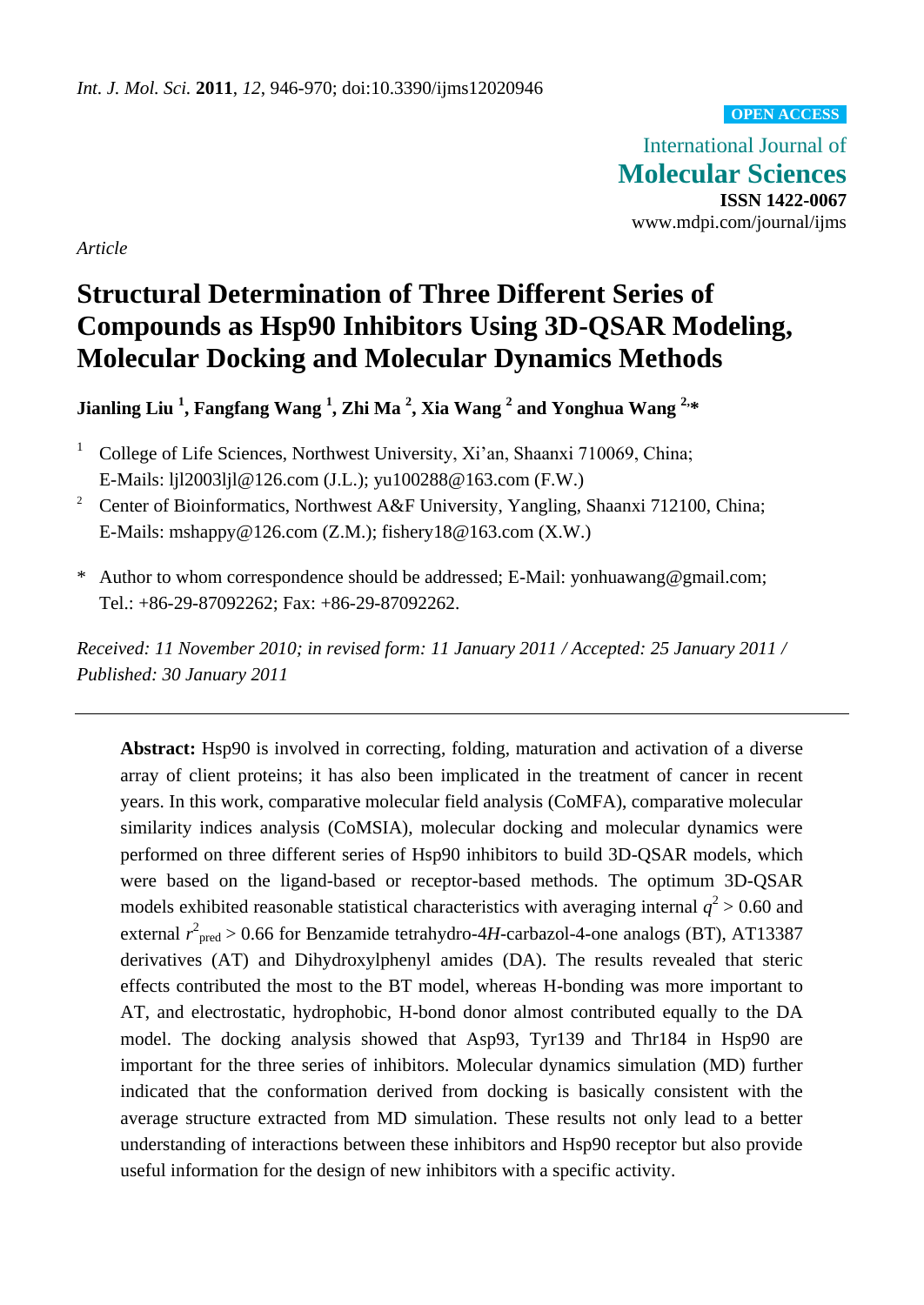## **1. Introduction**

Hsp90 belongs to a family of proteins called molecular chaperones that are responsible for maintaining the appropriate folding and three-dimensional conformation of proteins in the cell and are critical for controlling the balance between the synthesis and degradation of many proteins. Furthermore, they have also been shown to play an important role not only in the stress response but also in regulating many critical cellular functions, such as cell proliferation and apoptosis [1–3]. More recently, Hsp90 has emerged as a very important and validated target in several diseases including cancer, neurodegeneration, viral, fungal, and microbial infection [4–14]. Therefore the development of Hsp90 inhibitors has become an urgent field in both theoretical and practical fields, in view of the urgency for improving cancer treatment in recent years.

Hsp90 exists as two isoforms: Hsp90α and Hsp90β [15]. In this study, we adopted Hsp90α as the target as Hsp90α is an inducible form overexpressed in cancer cells. Hsp90 consists of a highly conserved *N*-terminal domain, a charged linker, and a highly conserved *C*-terminal region, the charged linker is not important for Hsp90 function, and the inhibitors of Hsp90 mainly bind to the *N*-and *C*-terminal regions [16–18]. These inhibitors first act on Hsp90, then disrupt client proteins folding and degradation via the ubiquitin-proteasome pathway. Since Hsp90 client proteins are signaling proteins implicated in survival/proliferation, including protein kinases, antiapoptotic proteins and transcription factors, its inhibition has the potential to simultaneously interfere with multiple signaling pathways [16–18]; meanwhile, these proteins are important for tumor cell survival. The *N*-terminal domain binds the natural products geldanamycin (GDA), radicicol and their derivatives, which modulate at least two different conformational states. Novobiocin binds to the *C*-terminal nucleotide binding site and inhibits Hsp90 function. In this work, we mainly focus on uncovering the interaction mechanism of inhibitors in the *N*-terminal site of the protein.

The first Hsp90 inhibitor drug is geldanamycin, a natural product isolated from Streptomyces hygroscopicus [19]. Although geldanamycin displays high potency in cytotoxicity assays, it also shows hepatotoxicity in preclinical trials [20]. Interestingly, the geldanamycin analogue 17AAG (17-allylamino-17-demethoxy-geldanamycin) possesses all the Hsp90-related characteristics of geldanamycin but with lower toxicity [19,21,22]. Although less hepatotoxic than geldanamycin, 17-AAG is poorly soluble, difficult to formulate and undergoes extensive metabolism leading to non-target-based effects [21]. Another natural Hsp90 inhibitor is radicicol (RD), which has high binding affinity, but limited *in vivo* stability. Besides these natural compounds, some synthesized inhibitors have also shown promising effects on Hsp90, for example, purine-based inhibitors [23,24], the Pyrazole-isoxazole analogues, Novobiocin and coumarin scaffold analogues, such as 4TCNA [25]. The deficiency of natural compounds led to significant efforts to identify novel small molecule inhibitors of Hsp90 which had more potent inhibitory activity and could ideally be fitted for combination therapies for cancer. To date, a number of Hsp90 inhibitors have been reported [26–28]. More recently, the 3D-QSAR (3 dimensional-quantitative structure-activity relationship) including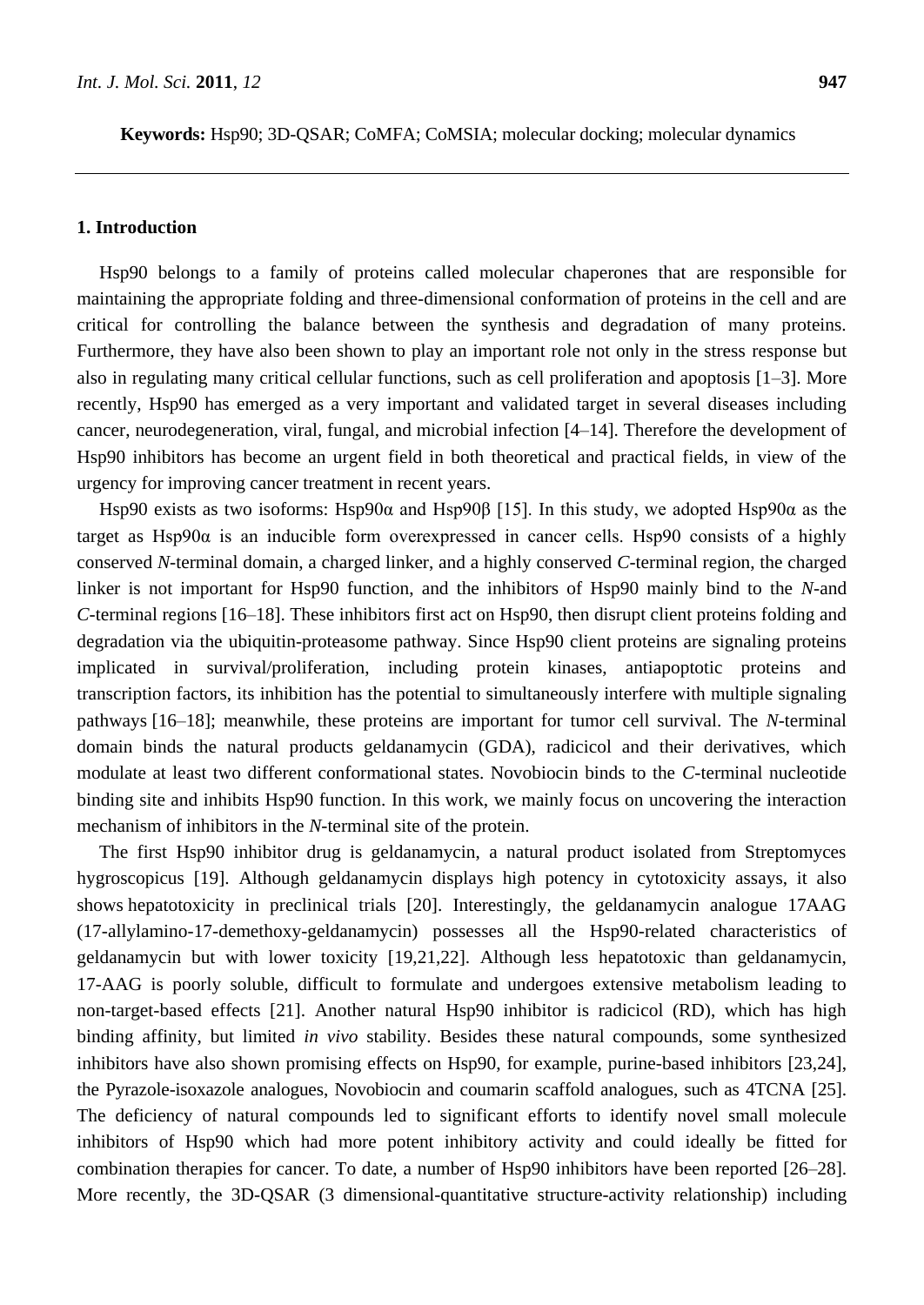CoMFA, CoMSIA and 3D-pharmacophore and docking methods were employed to investigate PU3 analogues [29,30], which provided useful models for designing the Hsp90 targeted inhibitors. In addition, another work has described an integrated 3D-QSAR model using pharmacophore modeling and docking approaches applied on a dataset of 72 Hsp90 adenine inhibitors [31]. The results found a set of pharmacophoric features, *i.e.*, one H-bond donor, one H-bond acceptor, one hydrophobic aromatic, and two hydrophobic aliphatic features, which might be of import to develop inhibitors as anti-cancer agents [31]. At the same time, some other series of compounds, such as Benzamide tetrahydro-4*H*-carbazol-4-one analogs (BT) [32], AT13387 derivatives (AT) [33] and Dihydroxylphenyl amides (DA) [34], have been developed as further potent Hsp90 inhibitors. In these literatures, the authors only synthesized and evaluated the inhibitors; to date, there are no three-dimensional quantitative relationship (3D-QSAR) studies of the ligands reported. Moreover, no comprehensive feature for the ligand-receptor interactions, such as the hydrophobic contact between the key amino acid residues has been demonstrated. Therefore, in order to investigate the binding mechanism and the properties of these inhibitors, we have studied the quantitative structure—activity relationships of these three classes of Hsp90 inhibitors. In this work, we used the comparative molecular field analysis (CoMFA) [35] and comparative molecular similarity indices analysis (CoMSIA) methods [36] to produce 3D-QSAR models with the ligand-based and receptor-based approaches for three different classes of Hsp90 inhibitors. Ligand-based 3D-QSAR approaches were reported to be effective for understanding the structure—activity relationships [37]. While the more reliable receptor-based 3D-QSAR methods were also employed to demonstrate the physical-chemical principles of the interactions between inhibitors and Hsp90. Moreover, the contour map generated from the CoMFA and CoMSIA models can further illustrate the observed variation in activity for the given structural differences in these inhibitors. In addition, molecular dynamics was performed to better understand the probable binding modes of these inhibitors. The developed models can, not only be used to predict the activities of new designed inhibitors, but also to provide useful information for modification in the design of new potential inhibitors.

#### **2. Material and Methods**

# *2.1. Data Sets and Biological Activity*

The 89 compounds involved in this study were taken from [32–34]. Those molecules that did not have the specified inhibitory activity and did not share a common scaffold with the other molecules were discarded. Inhibitory concentrations  $K_d$  ( $\mu$ M) and  $IC_{50}$  ( $\mu$ M) of the molecules were converted into corresponding inhibitory activity p $K_d$  (−log $K_d$ ) and p $IC_{50}$  (−log $IC_{50}$ ) values, which were used as dependent variables in the 3D-QSAR analysis. The total set for each group was divided into the training set and the test set. The test set was selected by considering that the test compounds represent structural diversity and a range of biological activities similar to that of the training set. In addition, the training set was used to generate 3D-QSAR models, while the test set was employed to validate the quality of the models. All the chemicals and activities are presented in Tables S1–S3.

All molecular modeling was performed using SYBYL package (Tripos Associates, St. Louis, MO, U.S.). 3D structures of all molecules were constructed using the Sketch Molecule function in Sybyl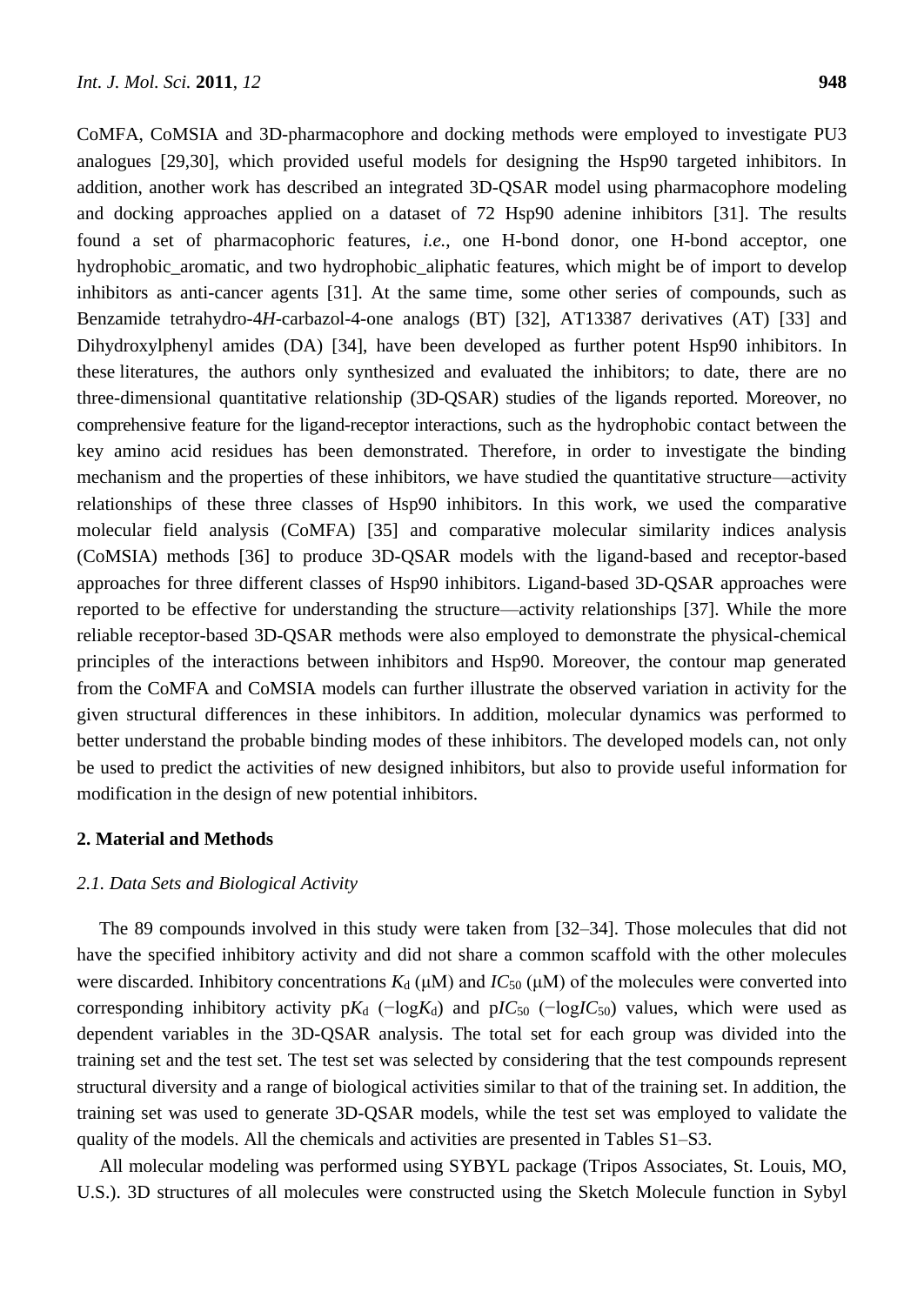software. Gasteiger-Hückel charges were employed to calculate the partial atomic charges. Energy minimization was performed by using the Tripos force field [38] with the Powell conjugate gradient minimization algorithm and a convergence criterion of 0.05 kcal/mol·Å.

## *2.2. Conformational Sampling and Alignment*

In the 3D-QSAR studies, in order to obtain valid and reliable models, molecular alignment was employed. In this study, two alignment rules were employed; one is ligand-based alignment. In this method, a molecule of each class that has the most potent inhibitory activity (compounds 17, 24, 19, respectively) was chosen as template molecule to align with the remaining training and test compounds by using the Database Align function in SYBYL. The common substructure of the compounds is shown in bold in Figure 1 and the aligned compounds are depicted in Figure 2. The other approach is the receptor-based alignment, in which the aligned results are further applied to QSAR analysis. The receptor-based alignment is shown in Figure 3.

**Figure 1.** Skeletons for benzamide tetrahydro-4*H*-carbazol-4-one analogs (**A**); AT13387 Derivatives (**B**) and dihydroxylphenyl amides (**C**).



**Figure 2.** Ligand-based alignment. (**A**) Compound 17 was used as a template for alignment; (**B**) Compound 24 was used as a template for alignment; (**C**) Compound 19 was employed as a template for alignment. C is colored in white; H is colored in cyan; O is colored in red; N is colored in blue; S is colored in yellow.

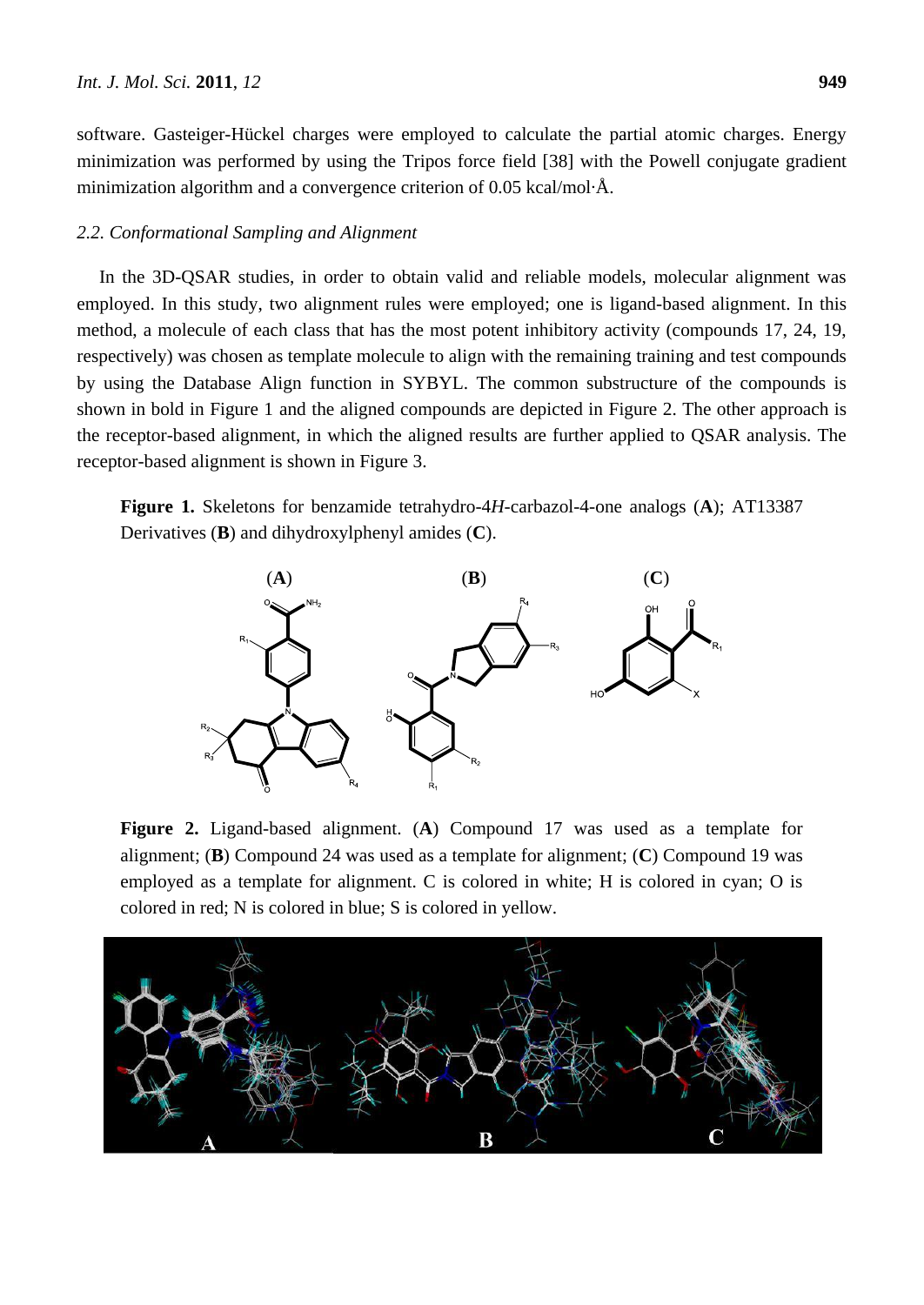**Figure 3.** Receptor-based alignment. (**A**) Compound 17 was selected as a template for alignment; (**B**) Compound 24 was used as a template for alignment; (**C**) Compound 19 was employed as a template for alignment. Alignment of these compounds was further used for 3D-QSAR model generation.



# *2.3. 3D-QSAR Analysis*

CoMFA and CoMSIA studies were performed based on the molecular alignment as described above in order to build predictive 3D-QSAR models. CoMFA calculates steric and electrostatic properties, whereas CoMSIA calculates similarity indices in the space surrounding each of the molecules in the dataset.

The aligned molecules were placed in a 3D grid box of 2.0 Å such that the entire set was included in the simulation box. The CoMFA descriptors, steric field and electrostatic fields with a distance-dependent dielectric at each grid point were calculated using a sp3 carbon atom probe with a vander Waals radius of 1.52 Å and a charge of +1.0 using default settings in SYBYL. The CoMFA fields generated automatically were scaled by the CoMFA-STD method with default energy of 30 kcal/mol.

In addition to steric and electrostatic fields, hydrophobic, hydrogen-bond donor and acceptor descriptors were calculated in CoMSIA models. CoMSIA similarity index descriptors were derived using the same lattice box as that used in the CoMFA calculations. All the five physicochemical descriptors were calculated using the standard settings that probe with charge  $+1$ , radius 1 Å and hydrophobicity +1, hydrogen-bond donating +1, hydrogen-bond accepting +1, attenuation factor  $\alpha$  of 0.3 and grid spacing 2 Å. CoMSIA similarity indices  $(A_F)$  for a molecule *j* with atoms *i* at a grid point *q* are calculated by Equation (1) as follows:

$$
A_{F,K}^q(j) = -\sum \omega_{\text{probe},k} \omega_{ik} e_{iq^2}^{q} \tag{1}
$$

Five physicochemical properties *k* (steric, electrostatic, hydrophobic, hydrogen bond donor, and hydrogen bond acceptor) were evaluated using the common  $sp^3$  carbon probe atom.  $W_{ik}$  is the actual value of physicochemical property *k* of atom *i*, and  $W_{\text{probe},k}$  is the value of the probe atom.  $\alpha$  is the attenuation factor and the default value of 0.3 was used. A Gaussian type distance dependence was used between the grid point *q* and each atom *i* of the molecule. This can avoid singularities at the atomic positions and the dramatic changes of potential energy due to grids in the proximity of the surface [39].

The CoMFA/CoMSIA fields combined with observed biological activities (pIC<sub>50</sub>) were included in a molecular spreadsheet and partial least square (PLS) methods [40] were applied to generate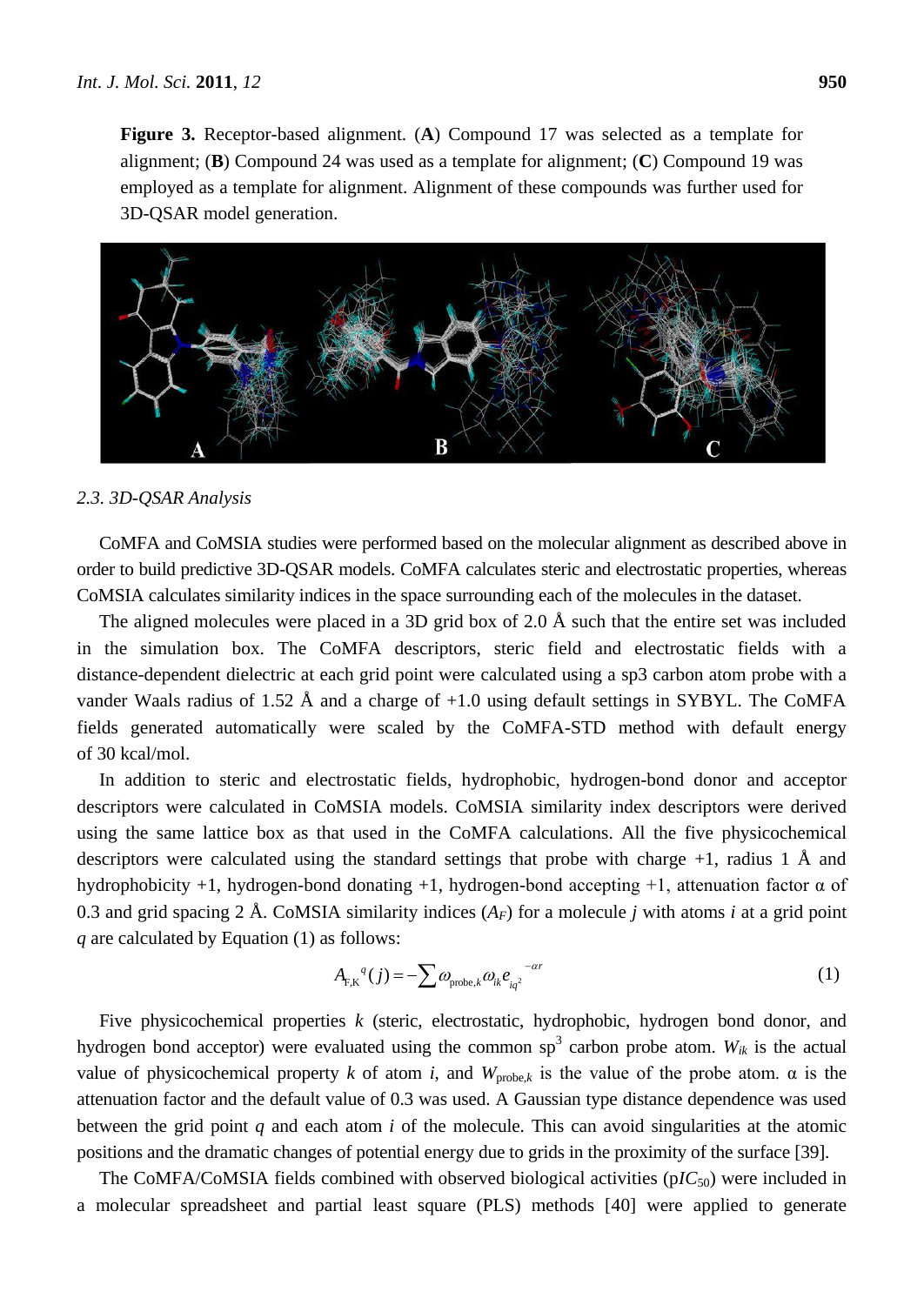3D-QSAR models. The cross-validation analysis was performed using the leave-one-out (LOO) method. The cross-validated  $r^2$  which was used to generate the optimum number of components and lowest standard error of prediction were taken. Then the optimum number of components obtained from the cross-validation analysis was used to calculate the conventional  $r^2$ . The predictive ability of the 3D-QSAR model was determined using the compounds which were not included in the training set. The predictive correlation coefficient  $r_{pred}^2$ , based on the test set molecules, was calculated using Equation (2):

$$
r_{\text{pred}}^{2} = (SD - PRESS) / SD \tag{2}
$$

where, *SD* is the sum of the squared deviations between the biological activities of the test set and mean activities of the training set molecules and PRESS is the sum of squared deviation between predicted and actual activities of the test set compounds.

#### *2.4. Molecular Docking*

Molecular docking is an application wherein molecular modeling techniques are used to predict how a protein (enzyme) interacts with small molecules (ligands) [41]. Molecular docking was performed to study the binding modes for the allosteric site of Hsp90 protein with its ligands and to develop docking-based 3D-QSAR models. All the parameters were set as the default values in the whole process. The crystal structures of Hsp90 have been obtained from RCSB protein data bank [42] (3D0B, 2XJG and 3K97). During the procedure, two parameters, *i.e.*, protomol\_bloat and protomol\_threshold, which can determine how far from a potential ligand the site should extend and how deep into the protein, the atomic probes used to define the protomol can penetrate, are specified default values. Finally, each conformer of all 89 inhibitors in three different groups, was docked into the binding site 10 times. During the process, water molecules and the inhibitors were removed and hydrogens were added to the system. The putative poses of molecules were scored using the Hammerhead scoring function [43], which also served as an objective function for local optimization of poses. On the other hand, the ligands (*i.e.*, substrates) were regarded as being flexible, while the enzyme was regarded as rigid. Finally, the highest-ranking conformers/poses, according to each scoring function, were aligned together for CoMFA and CoMSIA modeling. where, 9D is the sum of the quared deviations between the biological activities of the test sen<br>mean activities of the teraining set molecules and PRESS is the sum of squared deviation between<br>predicted and extual method

Before docking analysis, a redocking process was performed to verify that the docking parameters specified in the input file for docking method were reasonable, and able to recover a known complex's structure and interactions. The root-mean-square deviation (RMSD) values are between 0.7 and 1.6 Å for the 10 top-ranked docking poses for BT, between 0.6 and 1.9 for AT and between 0.08 and 0.6 for DA.

## *2.5. Molecular Dynamics Simulations*

All MD simulations were performed with the GROMACS program package [44], employing the GROMOS96 force field [45]. For MD simulations, the three models (BT, AT and DA) used NPT ensemble at 300 K with periodic boundary conditions, and the temperature was kept constant by a Berendsen thermostat; the values of the isothermal compressibility were set to  $4.5 \times 10^{-5}$  bar<sup>-1</sup>. Van der Waals interactions and cut-off distances for the calculation of Coulomb were 1.4 and 1.0 nm,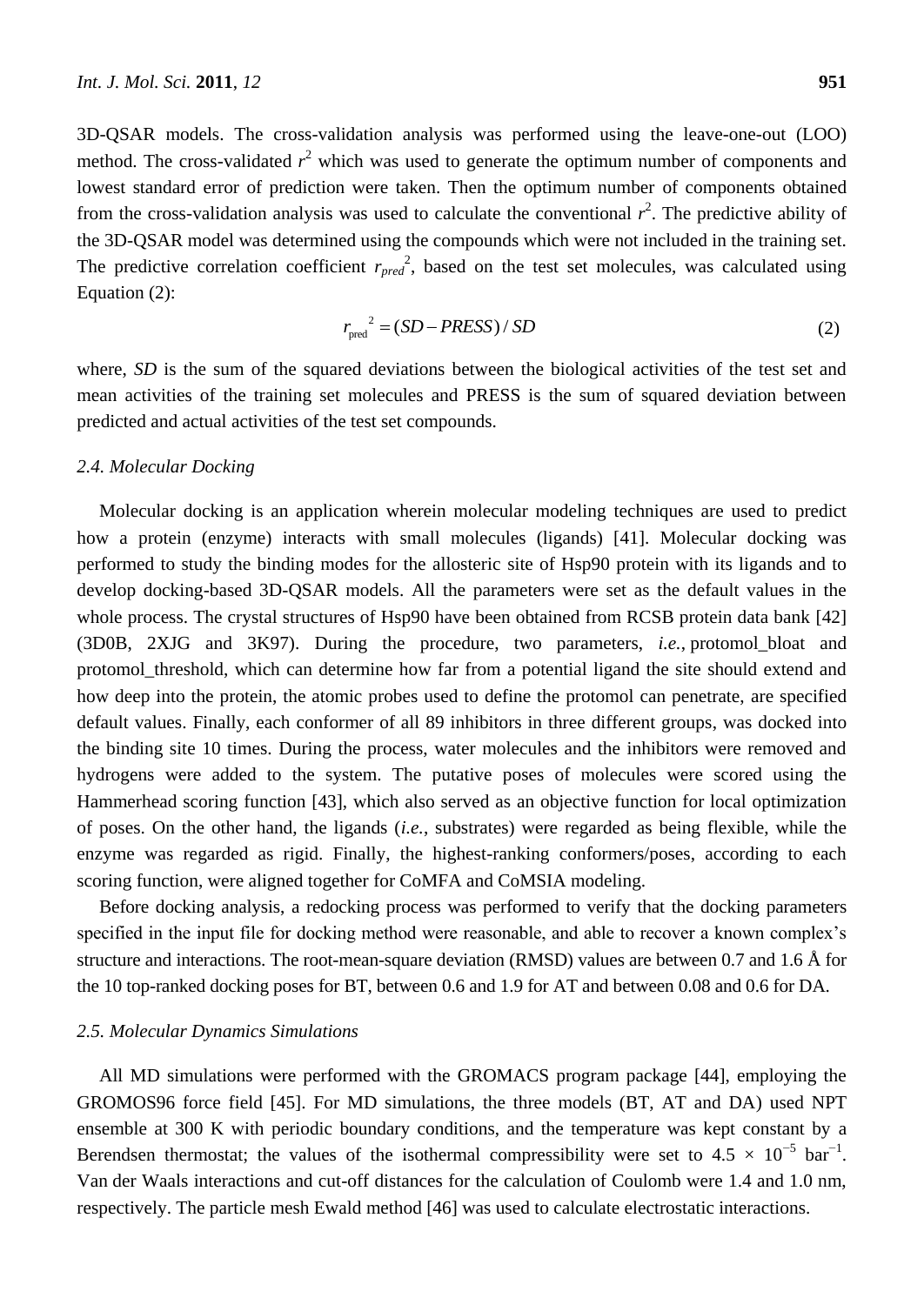For this simulation, each system applied a cubic periodic box with a side length of 70.55 Å, 66.81 Å and 74.77 Å, respectively. Between the protein and the box walls the minimum distance was set to more than 8 Å. The net charge of the protein was neutralized by  $8 \text{ Na}^+$ ,  $11 \text{ Na}^+$  and  $8 \text{ Na}^+$  for BT, AT, DA series of Hsp90 inhibitors. The extended simple point charge (SPCE) water model [47] was used to fill the remaining box volume. The total number of the atoms in each simulation system was 30,209, 36,696, 25,048 including complex and waters.

In the simulation process, the whole system was first minimized by using 5000 steepest descent steps. This was followed by a 200 ps MD run to equilibrate the water molecules, protein and counterions. The simulation was run with LINCS algorithms [48] on hydrogen atoms and then continued for 5 ns by using 2 fs time step, where the coordinates were saved every 5 ps for analysis.

#### **3. Results and Discussion**

# *3.1. CoMFA and CoMSIA Statistical Results*

An effective 3D-QSAR model is generated by considering a number of statistical parameters, such as the cross-validated correlation coefficient  $(r^2_{\text{cv}})$ , non-cross-validated correlation coefficient  $(r^2_{\text{ncv}})$ , standard error estimate (SEE) and *F*-statistic values (*F*). The CoMFA and CoMSIA models are built after model development and validation based on internal predictions of the training set and the external predictions of the test set.

For CoMFA analysis, a cross-validated partial least-square (PLS) analysis is performed using the leave-one-out option which produces the cross-validated correlation coefficient  $(q^2)$  values and the optimal number of components. Generally, in 3D-QSAR studies, a cross-validated regression coefficient  $q^2$  being higher than 0.5 can be considered as statistical proof with high predictability [49]. Then, using the optimal number of components found earlier, the non-cross-validated PLS analysis is performed to produce a non-cross-validated correlation coefficient  $(r^2_{\text{ncv}})$ , a standard error estimate (SEE) and *F*-statistic values which can combine to evaluate the models.

For CoMSIA analysis, five descriptors (steric, electrostatic, hydrophobic, hydrogen-bond-donor and hydrogen-bond-acceptor) are considered. However, some previous work has found that the five descriptor fields are not totally independent of each other and such dependencies of individual fields might decrease the statistical significance of the models [50,51]. Therefore, in this work all 31 possible descriptors' combinations for each group are calculated to provide the optimal models. The statistical results are summarized in Table 1.

In both the CoMFA and CoMSIA analysis, the models produced from the ligand-based alignment are better than the receptor-based alignment. So, we mainly discuss the ligand-based models in this study. Other than the optimum results listed in this paper, the others are shown in the supporting information (Tables S4–S9).

## *3.2. Validation of the 3D QSAR Models*

A predictive correlation coefficient  $r_{pred}^2$  is used to determine the stability and predictive abilities of the obtained models from the test sets which were not used to construct the models. The resultant optimum models exhibit agreeable statistical results for three classes and are shown in Table 1. The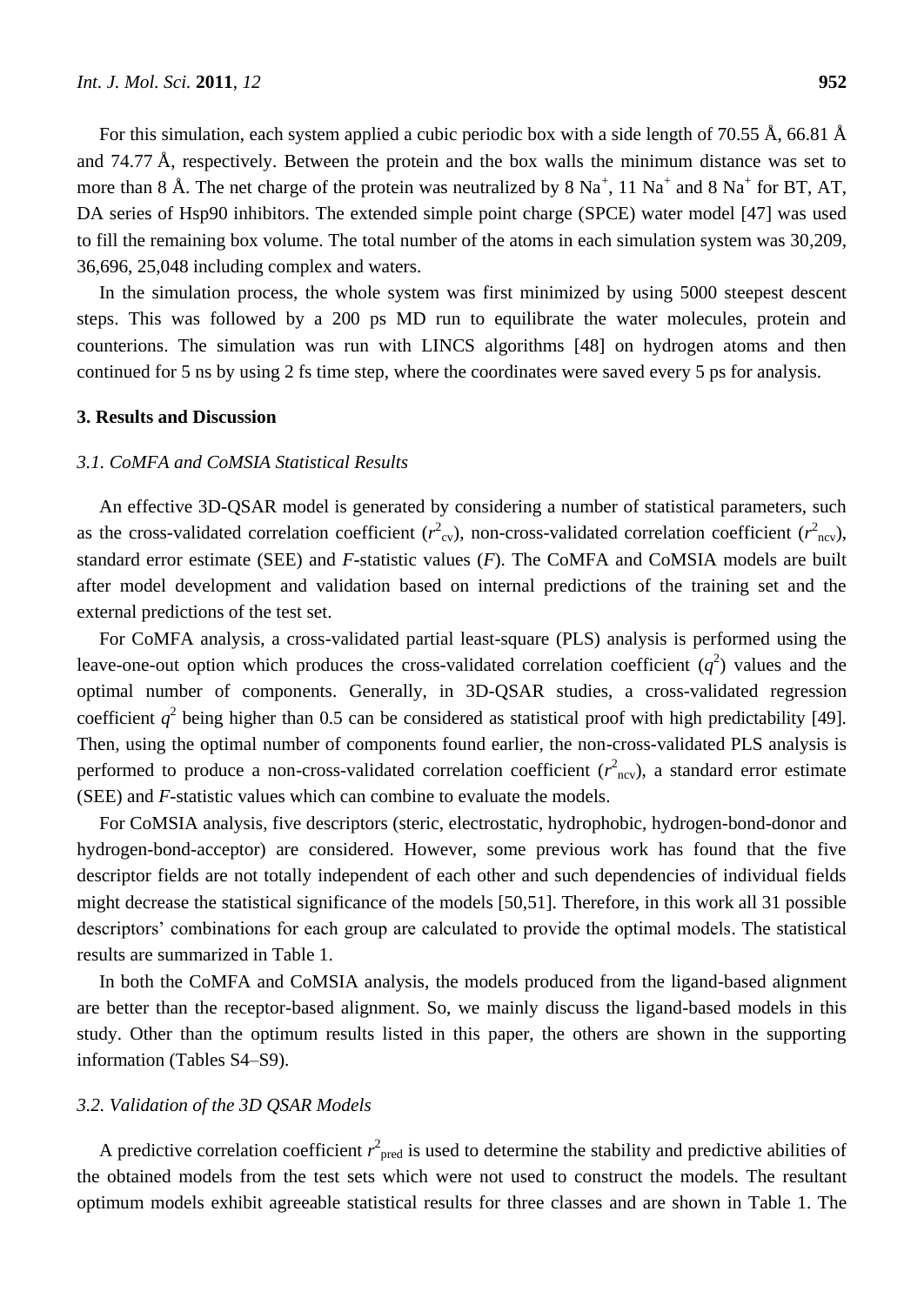correlation between the CoMFA and CoMSIA predicted activities and the experimental activities of the test set compounds are shown in Figure 4. The test results indicate that the CoMFA and CoMSIA models are reliable.

| <b>Parameters</b>         | Benzamide tetrahydro-4H<br>-carbazol-4-one analogs | AT13387        | <b>Dihydroxylphenyl</b><br>amides |
|---------------------------|----------------------------------------------------|----------------|-----------------------------------|
|                           | <b>CoMFA</b>                                       | <b>CoMSIA</b>  | <b>CoMSIA</b>                     |
| $R_{\text{cv}}^2$         | 0.482                                              | 0.715          | 0.645                             |
| $R^2_{\text{ncv}}$        | 0.903                                              | 0.892          | 0.858                             |
| <b>SEE</b>                | 0.22                                               | 0.304          | 0.478                             |
| F                         | 78.818                                             | 86.941         | 60.608                            |
| $R^2$ <sub>pred</sub>     | 0.5747                                             | 0.7013         | 0.7177                            |
| <b>SEP</b>                | 0.507                                              | 0.494          | 0.757                             |
| $N_c$                     | 2                                                  | $\overline{2}$ | 2                                 |
| <b>Field Contribution</b> |                                                    |                |                                   |
| S                         | 0.825                                              | 0.179          | 0.153                             |
| E                         | 0.175                                              | 0.322          | 0.285                             |
| H                         |                                                    |                | 0.29                              |
| D                         |                                                    | 0.499          | 0.273                             |
| A                         |                                                    |                |                                   |

Table 1. The best results of the CoMFA and CoMSIA analyses for the training and test set compounds.

 $R^2_{\text{cv}}$  = Cross-validated correlation coefficient after the leave-one-out procedure;  $R^2_{\text{ncv}}$  = Noncross-validated correlation coefficient; *SEE* = Standard error of estimate;  $F =$  Ratio of  $R^2_{\text{ncv}}$ explained to unexplained =  $R^2_{\text{ncv}}/(1 - R^2_{\text{ncv}})$ ;  $R^2_{\text{pred}}$  = Predicted correlation coefficient for the test set of compounds;  $SEP = Standard$  error of prediction;  $N_c = Optimal$  number of principal components;  $S =$  Steric;  $E =$  Electrostatic;  $H =$  Hydrophobic;  $D =$  Hydrogen-bond-donor; A = Hydrogen-bond-acceptor.

**Figure 4.** Plot of the predicted  $p/C_{50}$  *versus* the experimental  $p/C_{50}$  values for the models. (**A**) COMFA model of benzamide tetrahydro-4*H*-carbazol-4-one analogs; (**B**) CoMSIA model of AT13387 Derivatives; (**C**) CoMSIA model of dihydroxylphenyl amides.

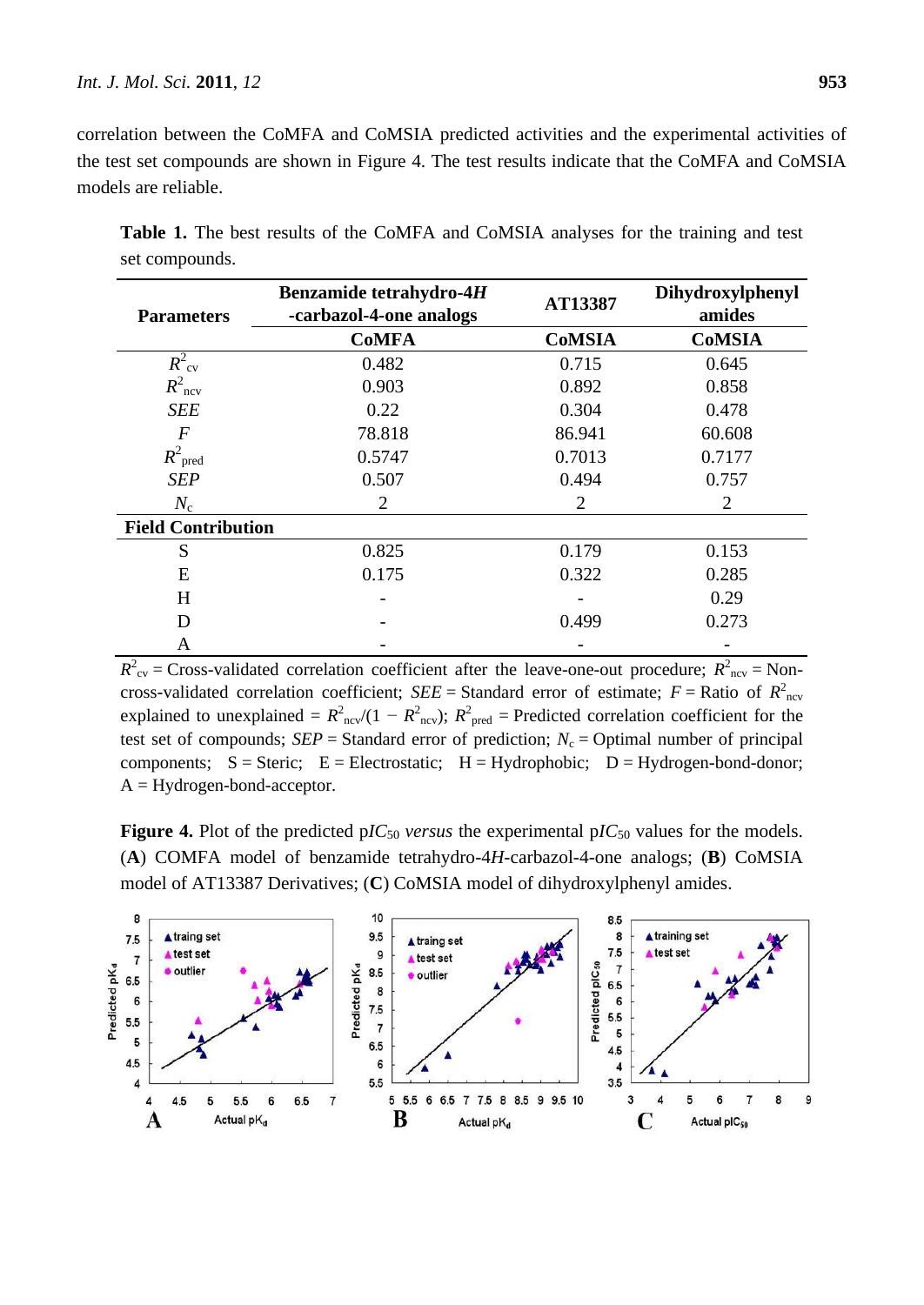## 3.2.1. BT

Eight compounds (shown in Table S1) out of the total twenty eight Hsp90 inhibitors were used as the test set and the remaining compounds were used as the training set. The statistical results of the optimal model are shown in Table 1. The optimal CoMFA model gives a  $q^2$  of 0.428 for two components and *F* of 78.818, with a *SEE* of 0.22 and shows good predictive ability. However, the CoMSIA model shows poor internal predictions ( $r_{\text{cv}}^2 = 0.408$ ) relative to the CoMFA model using steric and electrostatic fields. Meanwhile, an incorporation of the hydrophobic field makes the models perform poorer, and attempting to use all possible field combinations also could not improve the model performance. All this suggests that the CoMFA model is superior to the CoMSIA model for this class of Hsp90 inhibitors.

For the results of CoMFA model, the  $r^2_{\text{pred}}$  is 0.2769 before omitting compound 11; after discarding it, the predicted value increased to 0.5747, indicating compound 11 is the outlier. The outlier status of compound 11 can stem from its low activity  $(K_d = 2.9)$ , compared to its counterpart, compound 12. Furthermore, it has a higher residue between the observed and predicted biological activity which further confirms the robustness and statistical confidence of the derived model.

# 3.2.2. AT

The statistical parameters of the optimal model, for AT, are summarized in Table 1. The highest  $q^2$ of 0.715 is obtained with two components.  $F = 86.941$ ,  $SEE = 0.304$ ,  $r^2_{pred} = 0.7013$  and  $SEP = 0.494$ for the model derived from the combinations of SED descriptors. At the same time, the model derived from the combinations of SEHDA also shows comparable predictions. However, incorporation of hydrophobic and hydrogen-bond-acceptor fields to SED, led to no notable improvement in statistical features ( $q^2 = 0.728$ , *SEE* = 0.268,  $F = 115.04$ ,  $r^2_{\text{pred}} = 0.5398$ ). So, the model shown in Table 1was selected as the optimum model for further analysis, showing reasonable statistical features. On the other hand, the CoMFA model gives a  $q^2$  of 0.604 for two components,  $r^2_{\text{pred}}$  of 0.7272. Overall, the performance of the CoMSIA model is superior to that of the CoMFA one. The decrease of contribution of steric field in the CoMSIA model (shown in Table 1) can be explained by introducing a hydrophobic field in the CoMSIA model, and also by the fact that in some cases, the steric field is correlated to some extent with hydrophobic field [52].

Compound 6 in the CoMFA and CoMSIA models was treated as an outlier. On inclusion of this compound, the model showed poor predictive ability with  $r_{pred}^2$  of 0.2225. Omission of compound 6 resulted in an increased  $r_{pred}^2$  value of 0.7272 for CoMFA model. There are several reasons that may account for outliers, including unique structural differences, different binding conformations, and a higher residual between the observed and predicted biological activity of an inhibitor. Compound 6 was very similar in structure to compound 5; the only difference being that the substituent of compound 6 is a cyclopropyl, which is also the only inhibitor with cyclic substituent in this position, and might account for its outlier status.

# 3.2.3. DA

In this model, the data set is divided into a training set of 23 and a test set of 6 molecules. The most active compound, 19, was selected as a template to sketch the rest of the molecules. Figure 2C shows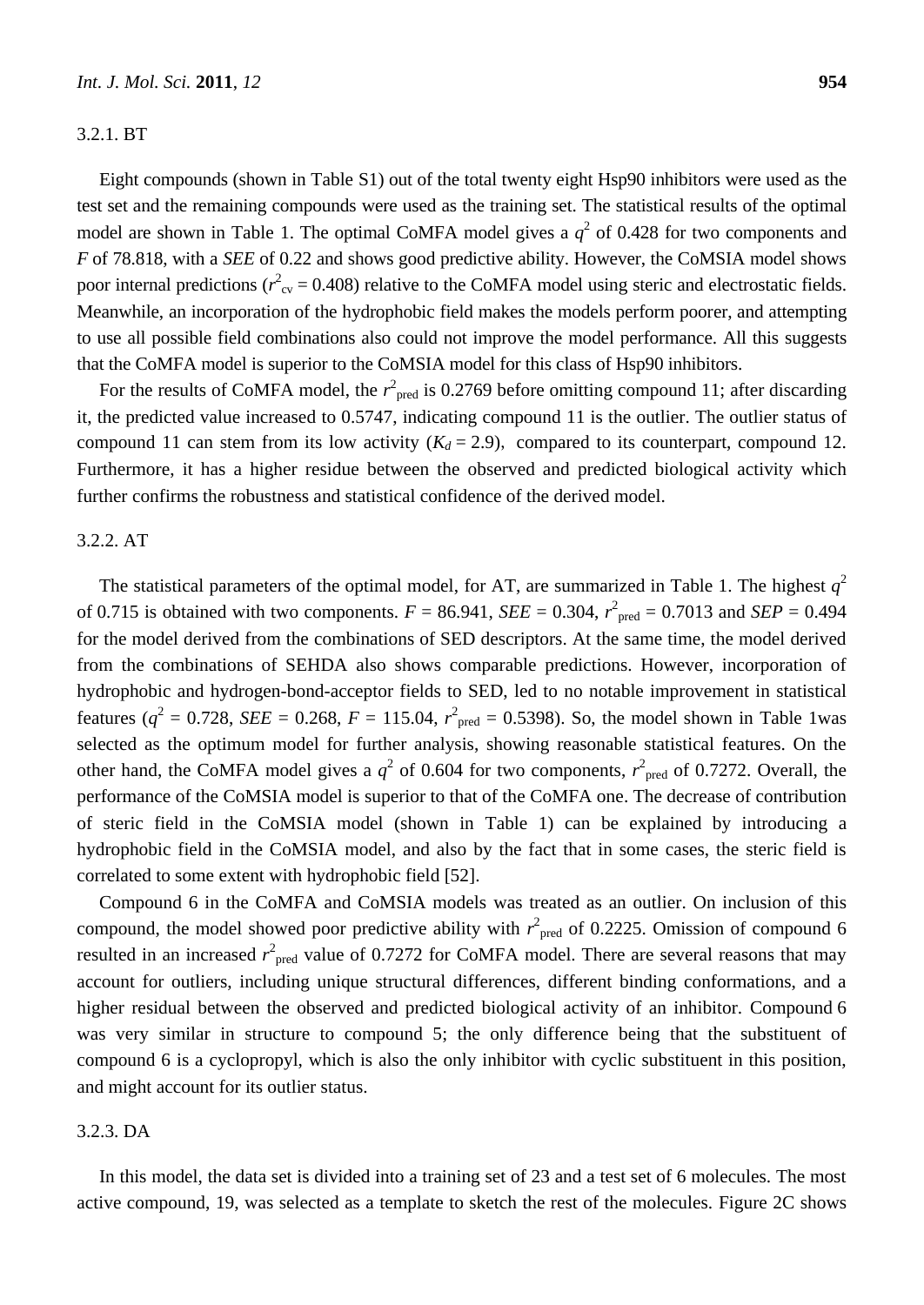the aligned molecules which are further used to generate the CoMFA and CoMSIA columns. The CoMSIA results are shown in Table 1. The CoMFA and CoMSIA statistical data show  $q^2$  of 0.401 for CoMFA, and 0.645 for the CoMSIA models, respectively, indicating that the CoMSIA model has better internal predictive ability than the CoMFA model.

In the CoMSIA model, PLS analysis of this group of Hsp90 inhibitors of the training set showed cross-validated  $q^2$  of 0.645 using two principal components, and the non cross-validated  $r^2$  value was 0.858, with a *SEE*, *SEP* and *F* value of 0.478, 0.757 and 60.608, respectively. The CoMFA model exhibits a  $q^2$  of 0.401 with two compounds, with the non-cross-validated  $r^2$  of 0.724,  $F = 26.192$  and *SEE* of 0.668. Table 1 shows that the steric field and electrostatic field have an almost similar influence on producing the CoMFA model. This 3D-QSAR model was further validated using the external test set. Both the CoMFA and CoMSIA models gave  $r^2_{\text{pred}}$  of 0.6913 and 0.7177, respectively. The values suggest that all these models have good generalization ability in the test set.

# *3.3. 3D-QSAR Contour Maps*

CoMFA, and CoMSIA contour maps were generated to visualize the information of the derived 3D-QSAR model by plotting the coefficients from CoMFA and CoMSIA QSAR models, which represent the lattice points and the difference in the field values at lattice point. Briefly, the contour maps indicate regions in 3D space around the molecules where changes in the particular physicochemical properties are predicted to increase or decrease potency. To aid in visualization, the most active compounds are shown with the contour maps.

#### 3.3.1. BT

The CoMFA contour plots of steric and electrostatic interactions are shown in Figure 5. Figure 5A shows the steric contour map with the highly active inhibitor 17 ( $pK_d = 6.6021$ ) as a reference. A large region of green contour near Region B (shown in Figure 6A) indicates that steric bulk is favored there. This is consistent with the reported experimental results that compounds 7, 8, 9, 10 with bulky substituent were more active than compounds 1–6 with small substituents [32]. A small yellow contour is close to the N atom of Region A, which indicates that bulky groups at this position would decrease the potency. Several yellow contours are observed outside the Region B and around the green contour, which strongly delimits the sideward relocatability. For example, compounds 16, 17, 18 with high inhibitory activity can be explained as they have moderate substituents at the R1 position that cannot reach the yellow contour area. However, molecules 19, 20, 22, and 24 show complete incorporation of extended side chain into the yellow region, apparently responsible for their lower potency. This indicates that the optimal length of substituent at R1 position would enhance the activity of these compounds (10 and 17).

The electrostatic contour map is shown in Figure 5B. Two blue polyhedra encompassing the benzamide indicate positively charged groups which are beneficial to the activity. Positively charged propylene at Region B of compound 17 leads to its high activity ( $pK_d = 6.6021$ ), while the negatively charged bromo, cyano and methoxy group at the same position of compounds 3, 4, 5 respectively show inactivity. Three red contours at the opposite sites of the blue polyhedra indicate that electronegative groups are tolerated at this position. Both of the electropositive favored and electronegative contours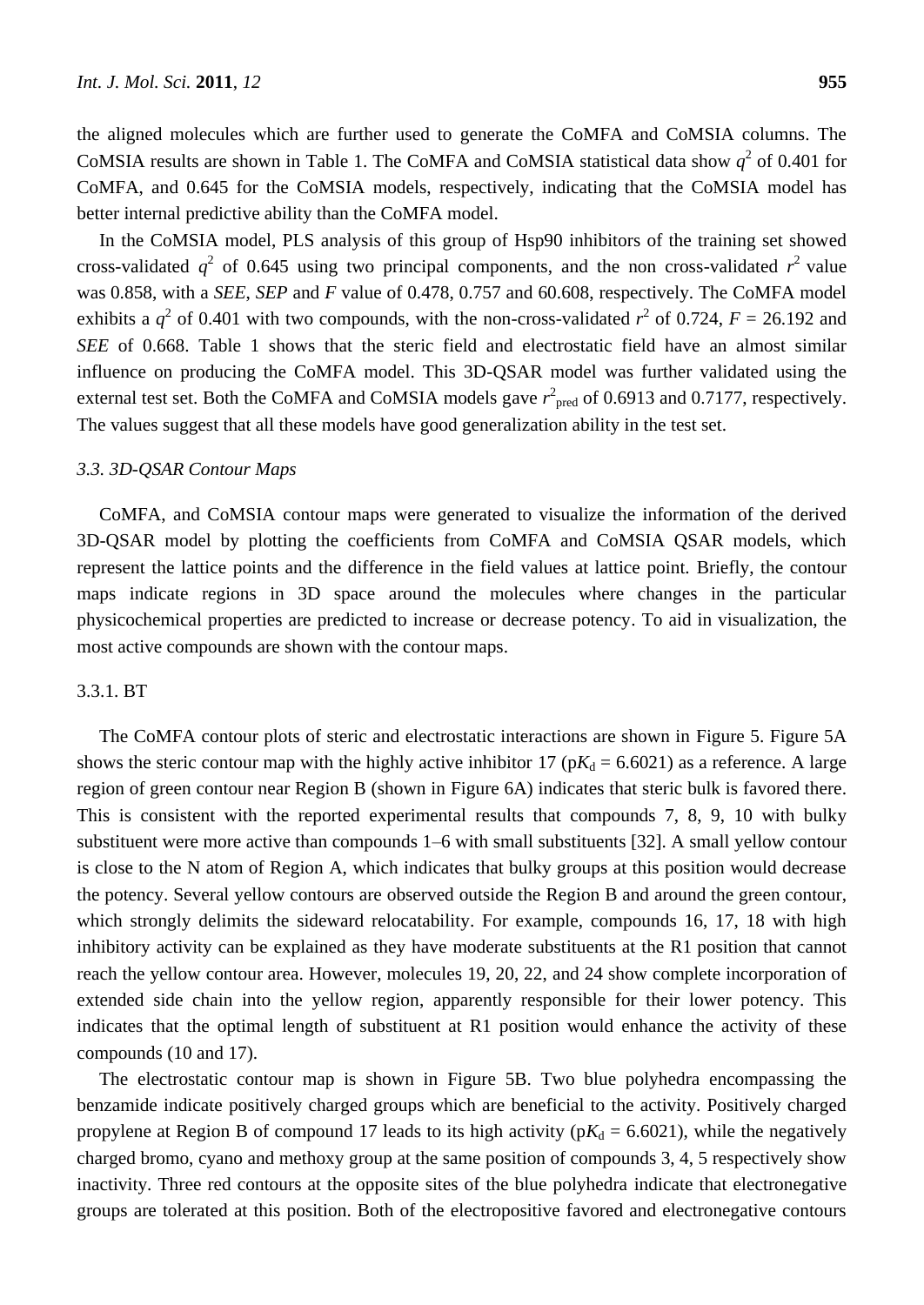emerge at the same region which indicates that a balance of these properties among the groups present at this region is required for optimum binding.

**Figure 5.** CoMFA StDev\*Coeff contour plots for benzamide tetrahydro-4*H*-carbazol-4-one analogs in combination with compound 17. (**A**) The green (sterically favorable) and yellow (sterically unfavorable) contours represent 80% and 20% level contributions, respectively; (**B**) The blue (electropositive charge favorable) and red (electronegative charge favorable) contours represent 70% and 30% level contributions, respectively.



**Figure 6.** The most active molecule showing different regions which are used in contour analysis. (**A**) Compound 17 in the group of benzamide tetrahydro-4*H*-carbazol-4-one analogs; (**B**) Compound 24 in the class of AT13387 Derivatives; (**C**) Compound 19 in the series of dihydroxylphenyl amides.



3.3.2. AT

The contour maps of CoMSIA (steric, electrostatic, hydrogen-bond-donor) are represented by color codes shown in Figure 7. To aid in visualization, the highly active inhibitor 24 was overlaid in the maps.

Figure 7A shows the CoMSIA steric field. One medium sized of green contour near the 5' position (shown in Figure 6B) of benzamide ring indicates that bulk subtituents are favorable in this region. Another green contour region, around the 5-position of isoindoline, suggests that a bulky substituent is preferred in this position to produce higher inhibitory activity. The activity of compound 12 decreased after the -F substituent on that position was replaced with a less bulky group, such as compound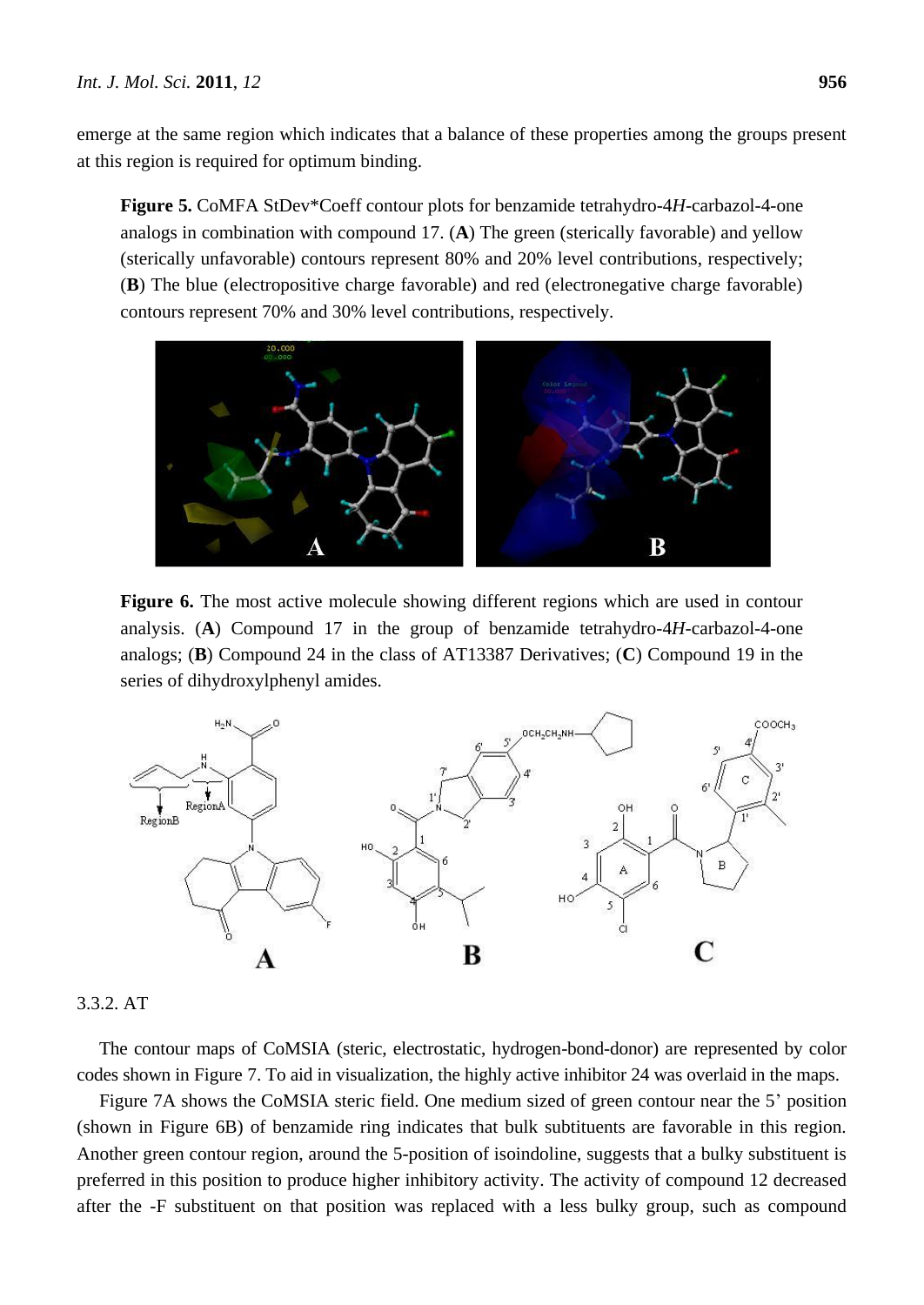10 (-Cl). The yellow contour near the 3-position of benzamide ring indicates the need for a small substituent in this area to enhance the biological activity. This is consistent with the reported experimental results of one compound which is not listed in this study because it binds very weakly [33].

The graphical interpretation of the electrostatic interaction in the CoMSIA model is represented in Figure 7B. The red contour near the 5' position of isoindoline indicates electronegative groups are beneficial to the activity. This is in accord with compounds 23, 24, 25 and compounds 17, 31, 32, the activity of the former is larger than that of the latter, because the former possesses a more electronegative atom (-O) than the latter (-C) at this position. Another red contour appears at the 2-position of benzamide, showing that an electronegative group here is important for inhibitory activity. The blue contour seperate from the main contour map indicates that electropositive groups which can extend to this region add to its activity. The large blue contour around the isoindoline suggests electropositive groups are preferred at this position. The electronegative oxygen atom at 4-position of benzamide embedded in the blue contour, suggests that it is unfavorable for the inhibitory activity. Therefore, we suggest replacing the hydroxyl with an electropositive group, which may be beneficial to the activity.

Figure 7C indicates areas where hydrogen-bond-donors in the ligand promote or decrease the inhibitory activity. Two purple contours either side of the R4 substituent suggest that H-bond donor groups are disfavored here; this can be explained by compound 29 with two -NH in this region exhibiting lower activity ( $pK_d = 8.8861$ ) than compound 24. However, the most potent compound 24 also has one H-bond donor group -NH in this area suggesting that there is room for modification at this position considering the effect of H-bond donor. The large polyhedra around the benzamide implies that H-bond donor groups could have a positive effect on the inhibitory activity. In addition, it has H atom at the 3-position. From the contour, we can conclude that maybe it is better for the inhibitory activity if the H atom is transformed to other H-bond donor groups.

**Figure 7.** CoMSIA StDev\*Coeff contour plots for AT13387 Derivatives in combinition with compound 24. (A) The green (sterically favorable) and yellow (sterically unfavorable) contours represent 80% and 20% level contributions, respectively; (**B**) The blue (electropositive charge favorable) and red (electronegative charge favorable) contours represent 70% and 30% level contributions, respectively; (**C**) The cyan (hydrogen-bonddonor favorable) and purple (hydrogen-bond-donor unfavorable) contours represent 70% and 30% level contributions, respectively.

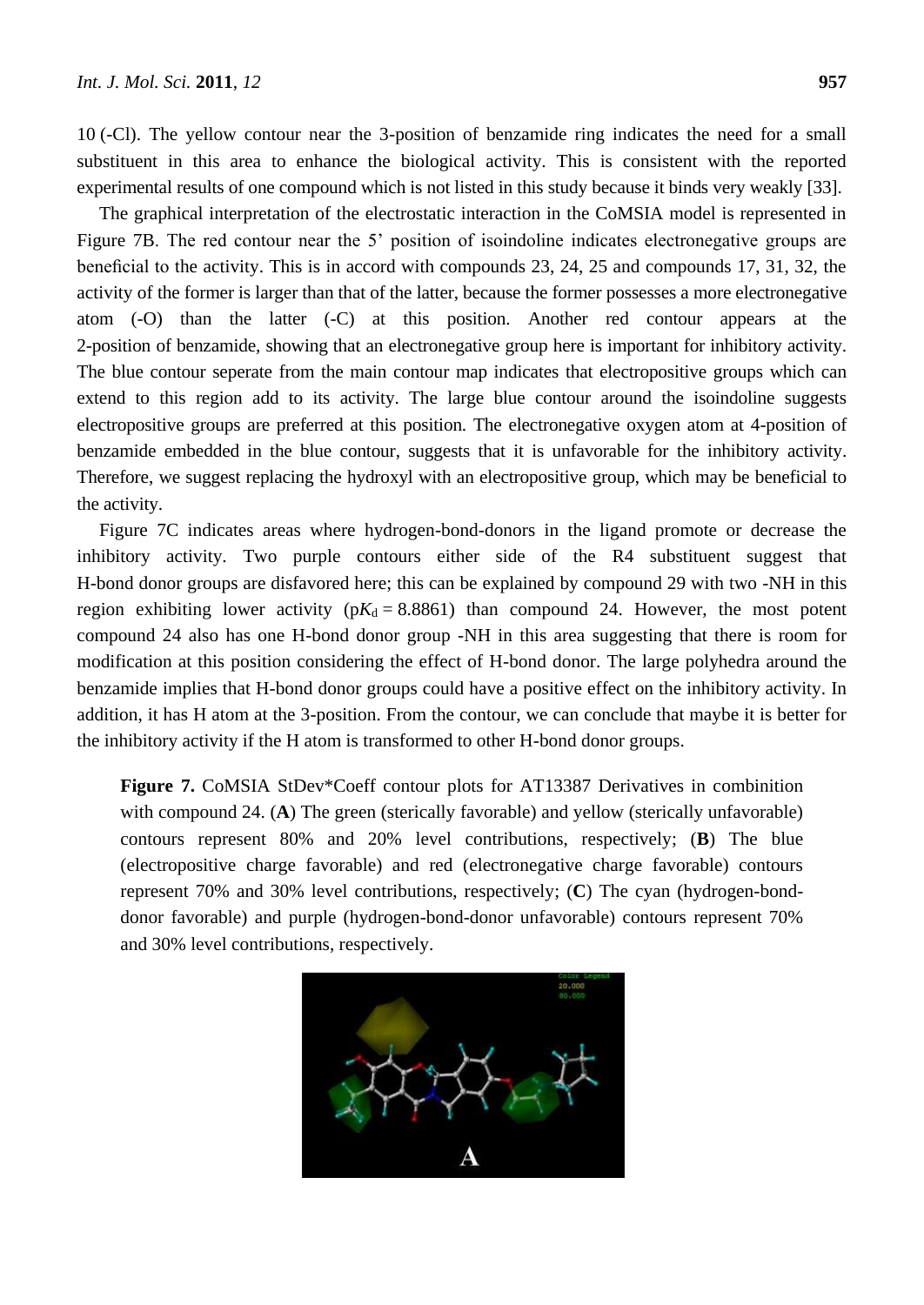



# 3.3.3. DA

The CoMSIA contour maps of steric, electrostatic, hydrophobic and hydrogen-bond-donor fields are shown in Figure 8. The most potent compound, 19, is displayed as a reference.

**Figure 8.** CoMSIA StDev\*Coeff contour plots for Dihydroxylphenyl amides in combination with compound 19. (**A**) The green (sterically favorable) and yellow (sterically unfavorable) contours represent 90% and 10% level contributions, respectively; (**B**) The blue (electropositive charge favorable) and red (electronegative charge favorable) contours represent 80% and 20% level contributions, respectively; (**C**) The yellow (hydrophobic favorable) and white (hydrophobic unfavorable) contours represent 80% and 20% level contributions, respectively; (**D**) The cyan (hydrogen-bond-donor favorable) and purple (hydrogen-bond-donor unfavorable) contours represent 80% and 20% level contributions, respectively.

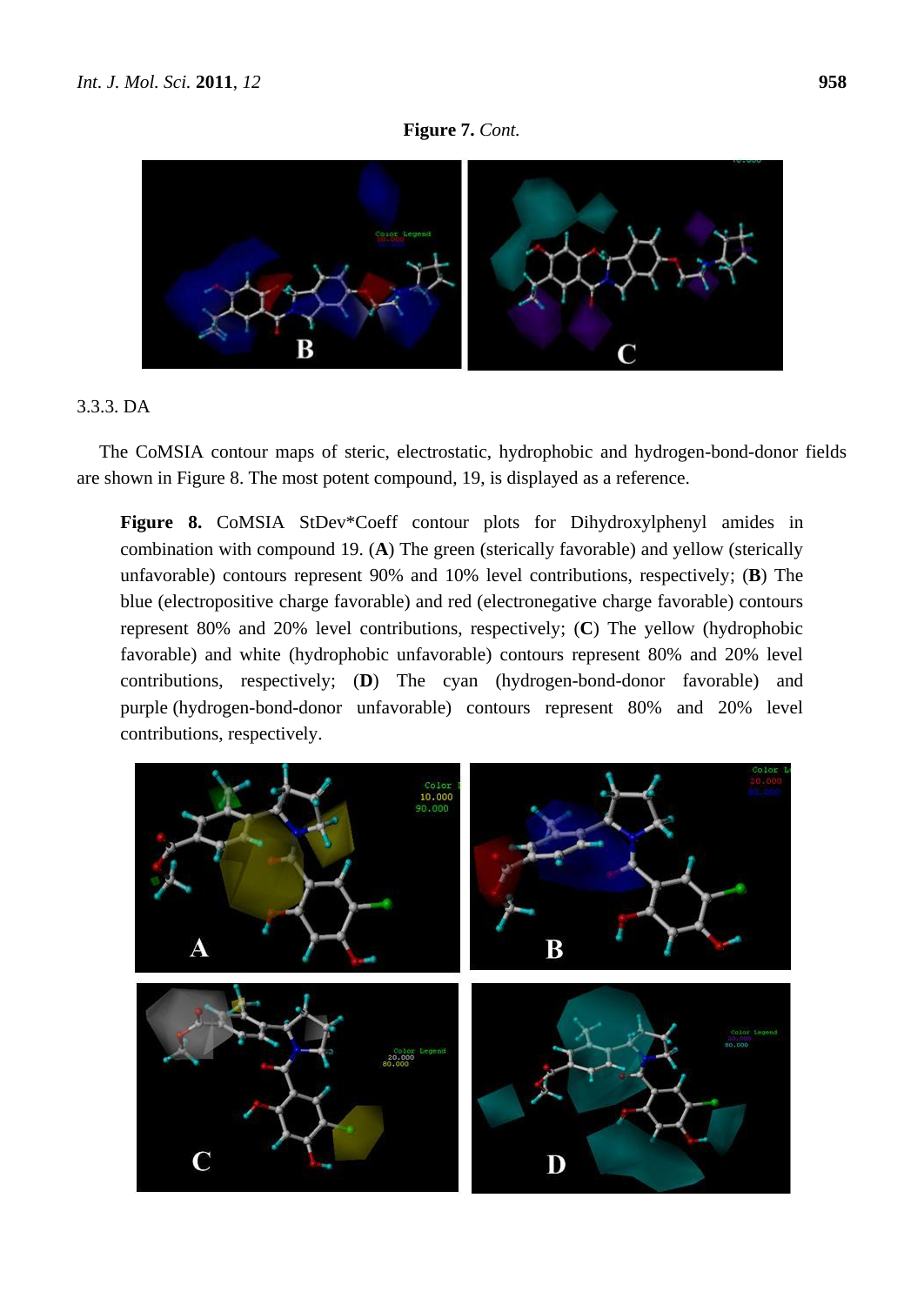Figure 8A depicts the CoMSIA steric contour map of the optimal QSAR model. A small green contour located on the outer side of C4' position of ring C (shown in Figure 6C) represents regions where bulky groups can increase activity. In addition, another sterically favorable green contour, near the C2' position of ring C, suggests that maybe substituents larger than methyl in this region is good for increasing the activity; therefore, reasonable structural modifications can be carried out to improve the activity and selectivity of Hsp90 inhibitors. The medium sized yellow contour localizes at the linker area between ring B and ring C indicating bulkier groups are unfavored at this position; for example, compounds 6 and 8 have bulkier linker  $(-SO_2, -COOCH_2)$  in this region which also have lower inhibitory activity than compound 19.

The CoMSIA electrostatic contour map is presented in Figure 8B. The red contour overlapping the -COOCH<sup>3</sup> group of compound 19 means that this group is favorable in this region and will lead to enhanced activity. The large blue contour encompasses ring A and the linker between ring B and ring C, denotes the region where electropositive groups are preferred in this region; for example, the activity of compounds 11 and 12 with the  $Cl$ <sup>-</sup> and  $CH<sub>3</sub>O$ <sup>-</sup> are less potent than compounds 14 which possesses H- at this position.

The hydrophobic contour map of a CoMSIA model is shown in Figure 8C. The large yellow region at the C5 position of ring A stresses that hydrophobic substitutions will increase the inhibitor affinity. Due to another small yellow contour at the C2' position of ring C, because of hydrophobic -CH<sub>3</sub> substituent at C2' position, compound 19 displays high activity; whereas for the weak compounds, 9–15, no such substituent is present. Besides, at C4' position of ring C, there is a large white contour, suggesting that hydrophilic groups in this area are favorable for inhibitory activity.

Figure 8D shows the CoMSIA H-bond donor contour map. For this class of inhibitors, there are indeed less H-bond donor groups, therefore, the contour map here is mainly used for considering further modification of these compounds. A medium sized and a small cyan contour, around ring A, suggests that H-bond donor substituents are favorable for activity. However, at C5 and C3 position of ring A, there are chlorine and hydrogen which indicate that incorporation of H-bond donor groups at these two positions may improve the inhibitory activity. One small H-bond donor unfavorable purple contour, which is encompassed by the cyan contour, suggests the C atom in this area is very important to the inhibitory activity. That is, modification on ring C may be useful and a requirement to increase activity.

# *3.4. Docking Analysis and Comparison with 3D Contour Maps*

Other than ligand-based 3D-QSAR analysis, we also performed receptor-based 3D-QSAR studies, which not only provides the natural interaction between the ligands and the receptor, but also applies for 3D-QSAR studies. In order to ensure the validity of docking calculations and of the conditions and parameters of docking, the ligands were flexibly redocked to the binding site of Hsp90 protein and the optimum docking conformations as the most probable binding conformation corresponding with the lowest energy score. The low RMSD values for the three different classes of inhibitors are 0.17 Å,  $0.05 \text{ Å}$  and  $0.02 \text{ Å}$ , respectively. This means that the docking procedure is reliable and will reproduce the receptor bound conformation of other molecules in the dataset.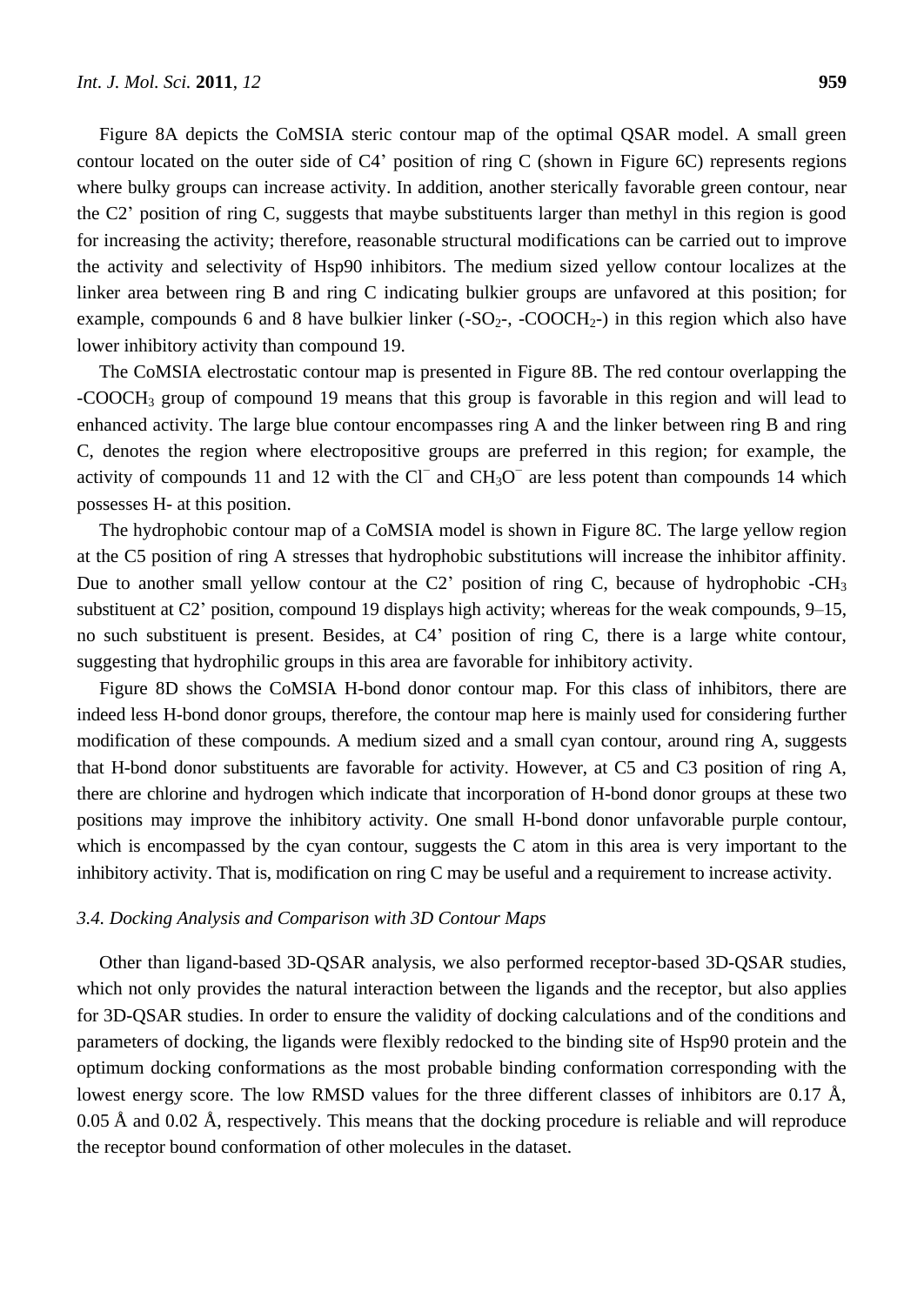Lastly, we analyzed whether the docking scores can be correlated to the biological data of the inhibitors. At the same time, we tried to compare the docking results with the 3D contour maps we analyzed above.

# 3.4.1. BT

The binding mode of the most active compound, 17 shown in Figure 9A, is taken as an example for analysis. The ligand-receptor interaction results show that Met98, Ile96, Ala55, Thr184, Asp93, Asn51, Phe138, Tyr139, Leu107, Trp162 are the important residues at the active site and are the main contributors to the ligand and receptor interaction. The amide oxygen at the para position of benzamide ring forms hydrogen bond with OH of Thr184 (-O  $\cdot$ -HO, 1.95 Å, 130.2  $\degree$ ). The oxygen substituent of carbazol acts as an acceptor to form H-bond with OH of Tyr139 (-O  $\cdot$ -HO, 2.51 Å, 114.6 $\degree$ ). Another H-bond formed between the amino hydrogen at the para position of benzamide and the oxygen atom of Asp93 (-O  $\cdot$ HN, 2.04 Å, 156 $\degree$ ). These results coincide with the previously quoted paper [32]. Residues Ala55, Ile96, Met98 formed hydrophobic contacts with the ligands which are favorable for the inhibitory activity. From Figure 9A, we can see the propylene substituent partially extended outside the binding pocket, as well as, the steric contour map (shown in Figure 5A) had a green contour at this position. On the other hand, the carbazol group forms  $\pi$ - $\pi$  bond with Phe 138 which further enhanced the interaction between the ligand and the receptor.

### 3.4.2. AT

Compound 24 was selected as a reference to analyze the binding mode of docking shown in. Figure 9B From the map, we can see that the -OH group at C4 position of benzamide acts as a H-bond donor to form hydrogen bond with oxygen atom of carboxyl of Asp93 (-O ···HO, 2.09 Å, 145.7°), which matched well with the H-bond donor contour depicted in Figure 7C. There is a large cyan contour around C4 position of benzamide which indicates that H-bond donor groups in this area are favorable for the inhibitory activity. One hydrophobic pocket composed of residues Leu48, Leu107, Val150, Va186, and the steric contour map with a green contour at C5 position of benzamide, suggests that bulky substituents in this area can increase the activity. However, large bulky substituents will lead to steric clash with these hydrophobic amino acids in this area, and would result in decreasing activity. Therefore, it is not benefitial to introduce too large groups to this position. At the same time, a group of hydrophilic amino acid Asp102, Lys58, Asn48 around C5' position of isoindoline suggests that this area can hold bulky substituents, which coincides with the steric contour map depicted in Figure 7A. At the docking map, the subtituent at this position partially extended outside the binding pocket, which further indicates that bulky groups are favorable in this area for the inhibitory activity. The electropositive favorable blue contour at the C5 position of benzamide ring is surrounded by Thr184, Asp93, Asn51, which can validate the 3D contour map analysis that the activity will be enhanced by introducing electropositive groups at this position. In addition, another blue contour at C5' position of isoindoline indicates electropositive substituents are favorable, which is consistent with the docking result whereby it favorably interacted with the backbone -NH of Asn106 and the -OH of Asp102.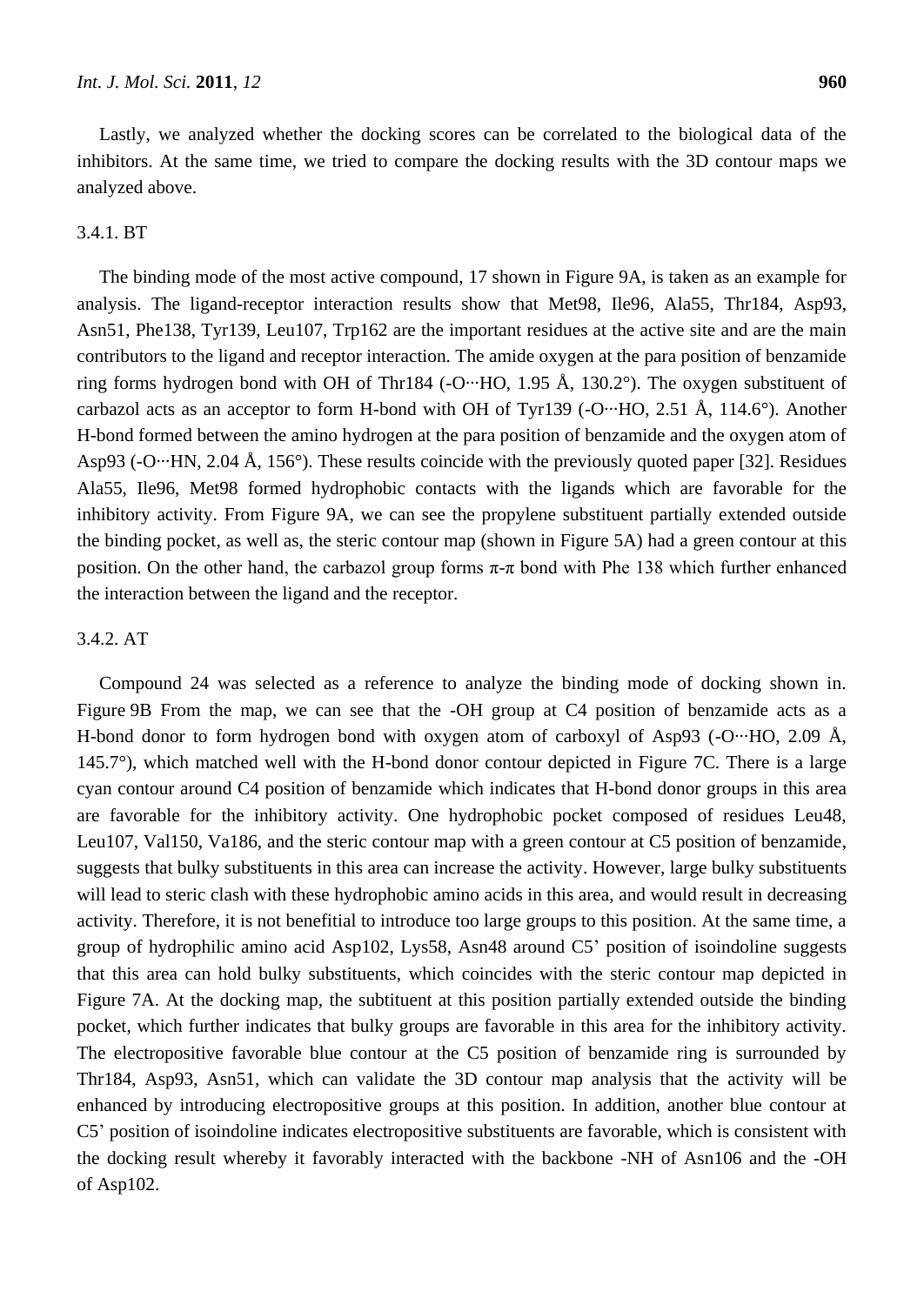## 3.4.3. DA

Figure 9C shows the result of the docking study with compound 19 as a template. Compound 19 forms a hydrogen bond between the oxygen atom of the -COO group at 4' position of ring C and hydrogen atom of -NH group of Asn51 (-O  $\cdot$ -HN, 1.97 Å, 142.4  $\degree$ ). At the same time, the carbonyl oxygen atom at the linker, between ring A and ring B, forms hydrogen bond with the hydrogen atom of -OH group of Thr184 (-O  $\cdot$ HO, 1.87 Å, 154 $\degree$ ). In addition, the third hydrogen bond forms between hydrogen atom of -OH group which is at C2 position of ring A and the oxygen atom of the -COO group of Asp93 (-O  $\cdot$ -HO, 2.00 Å, 114.4 °). This is consistent with the H-bond donor contour map (Figure 8D). The cyan contour around the C2 position of ring A suggests this is a H-bond donor favorable region. All of the hydrogen bonds described above are the same as those described in the original paper [34]. Figure 9C displays the methyl substituent at C2' position of ring C embedded into a relatively large pocket composed of Val136, Gly135, Asn106. From the docking results, we can see that there is large free space in this pocket, suggesting that there is sufficient room for introducing bulky substituents, which is also validated by a sterically favorable green contour at this position seen in the CoMSIA model. The hydrophilic favorable white contour at the C2' position of ring C is enclosed by Asn106, Asn51 and Gly137, which explains the increased activity after introducing hydrophilic groups in this area. The C2' position of ring C is surrounded by carbonyl group of Asp54 and Ser50 suggesting that electropositive substituents in this area are favorable for a binding activity of a ligand, correlating well with the analysis of the electrostatic contour map of the CoMSIA model which has a blue contour at this position. The red contour (Figure 8B) at the C4' position of ring C suggests an electronegative favorable region, corroborated by introducing suitable electronegative groups which would have a favorable interaction with the backbone NH of Phe138 and Asn51.

That is, the results of the docking studies and 3D-QSAR can complement and validate each other, indicating that the 3D-QSAR model which we developed is reasonable and can offer constructive suggestions to the further rectification and modification of inhibitors of Hsp90.

**Figure 9.** The enlargement for the structure of the binding site with substrates which are displayed in ball and sticks, H-bonds are shown as dotted green lines, and the nonpolar hydrogens were removed for clarity. (**A**) Docked conformation derived for compound 17 in complex to the active site of Hsp90 enzyme; (**B**) Docked conformation derived for compound 24 with the binding site of Hsp90; (**C**) The docking structure of compound 19 with the allosteric binding site of Hsp90 enzyme.

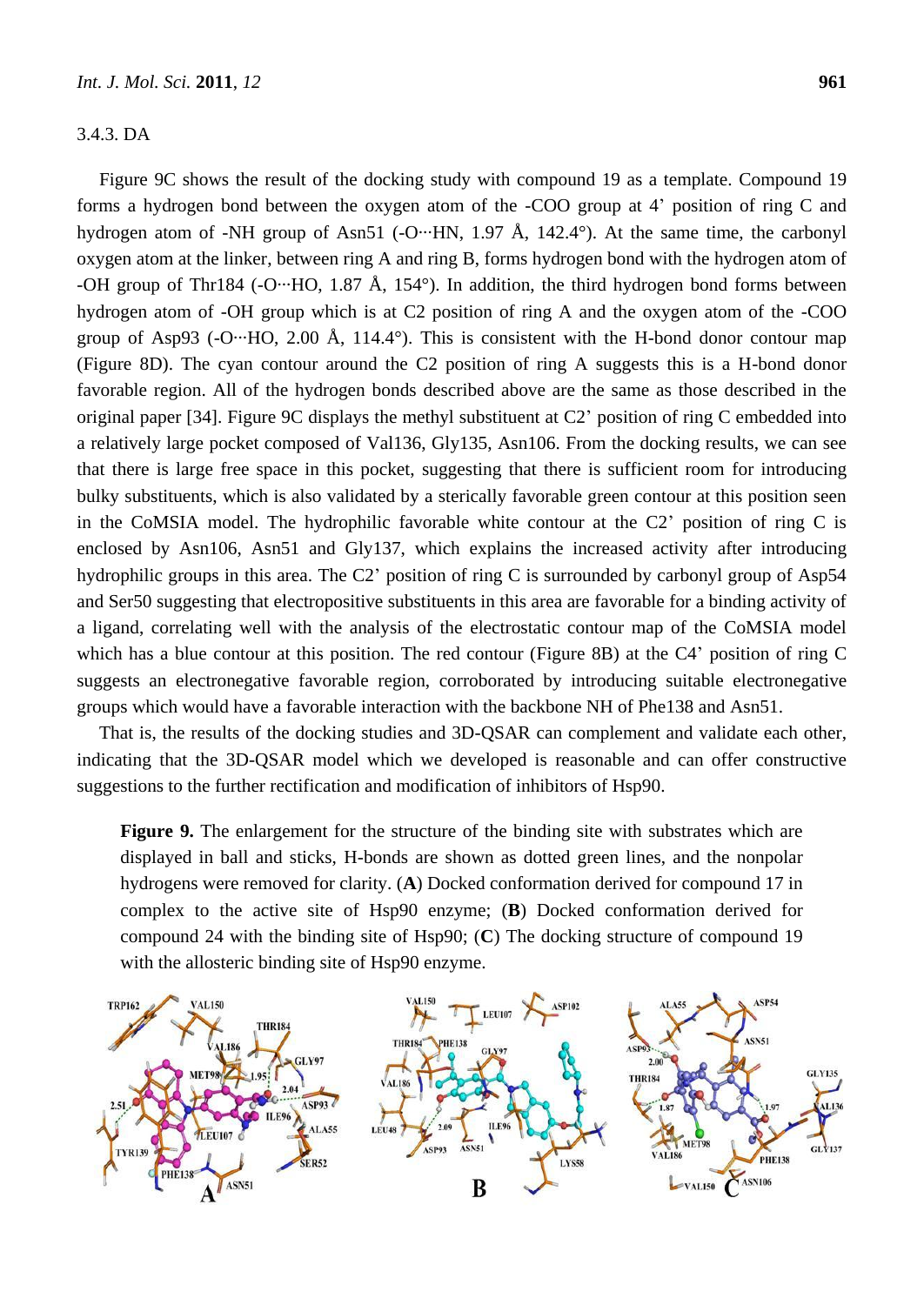#### *3.5. Comparison of Binding Modes for Each Class*

From the docking results, we can compare the inhibitory activity of the three series of Hsp90 inhibitors in order to better understand the variations in biological activities. According to the docking study, for BT, it mainly formed three hydrogen bonds between compound 17 and Thr184  $(-O \cdot \text{HO})$ , 1.95Å, 130.2°), Tyr139 (-O···HO, 2.51 Å, 114.6°) and Asp93 (-O···HN, 2.04 Å, 156°) of the receptor (Figure 9A). Additionally, for AT, only one hydrogen bond formed during the docking procedure. Asp93 (-O···HO, 2.09 Å, 145.7°) served as the hydrogen bond donor to form hydrogen bond with compound 24 (Figure 9B). As for the class of DA, three hydrogen bonds were formed. From Figure 9C, we can see that Thr184 (-O  $\cdot$  HO, 1.87 Å, 154  $\degree$ ), Asn51 (-O  $\cdot$  HN, 1.97 Å, 142.4  $\degree$ ) and Asp93 (-O  $\cdot$ HO, 2.00 Å, 114.4 $\degree$ ) were involved in the hydrogen bonding contacts with compound 19. From the docking study, we can simply conclude that the three series of Hsp90 inhibitors all involve one common active amino acid residue Asp93 (see Figure 10). On the other hand, BT and DA all form three hydrogen bonds which are more than the AT. Thus, we can assume that the activities of BT and DA are higher than AT. On the other hand, due to the fact that the docking analysis in this work eliminates the effect of environment, we do not consider waters which can form hydrogen bonds with inhibitors to enhance its stability and inhibitory activity. Therefore, it needs further analysis to validate the docking results.

**Figure 10.** Docked conformations derived from compounds 17, 24, 19 with the binding site of Hsp90 protein; Hydrogen bonds are shown by broken lines; Compounds 17, 24, 19 are shown in A, B and C, respectively as a reference, and are depicted in different colors: cyan, blue and orange. Thr184, Asp93, Tyr139, Asn51, as the significant residues, are colored by atom type (C, yellow; N, blue; H, white; O, red).



## *3.6. Molecular Dynamics Simulations*

When predicting the binding orientation of ligand candidates to the binding site, docking analysis can provide a starting point for further calculations for the purpose of predicting the binding affinity of the molecules and to evaluate the stability of the predicted interactions involved in binding. In turn, MD simulations were undertaken to consider the impacts of the receptor flexibility and the effects of water solvation on the complex.

The three docked complex structures of 3D0B with ligand 17 (the most potent compound of BT), 2XJG with ligand 24 (the most potent compound of AT), 3K97 with ligand 19 (the most potent ligand of DA) have done a 5 ns simulation. The simulations were performed to obtain a dynamical picture of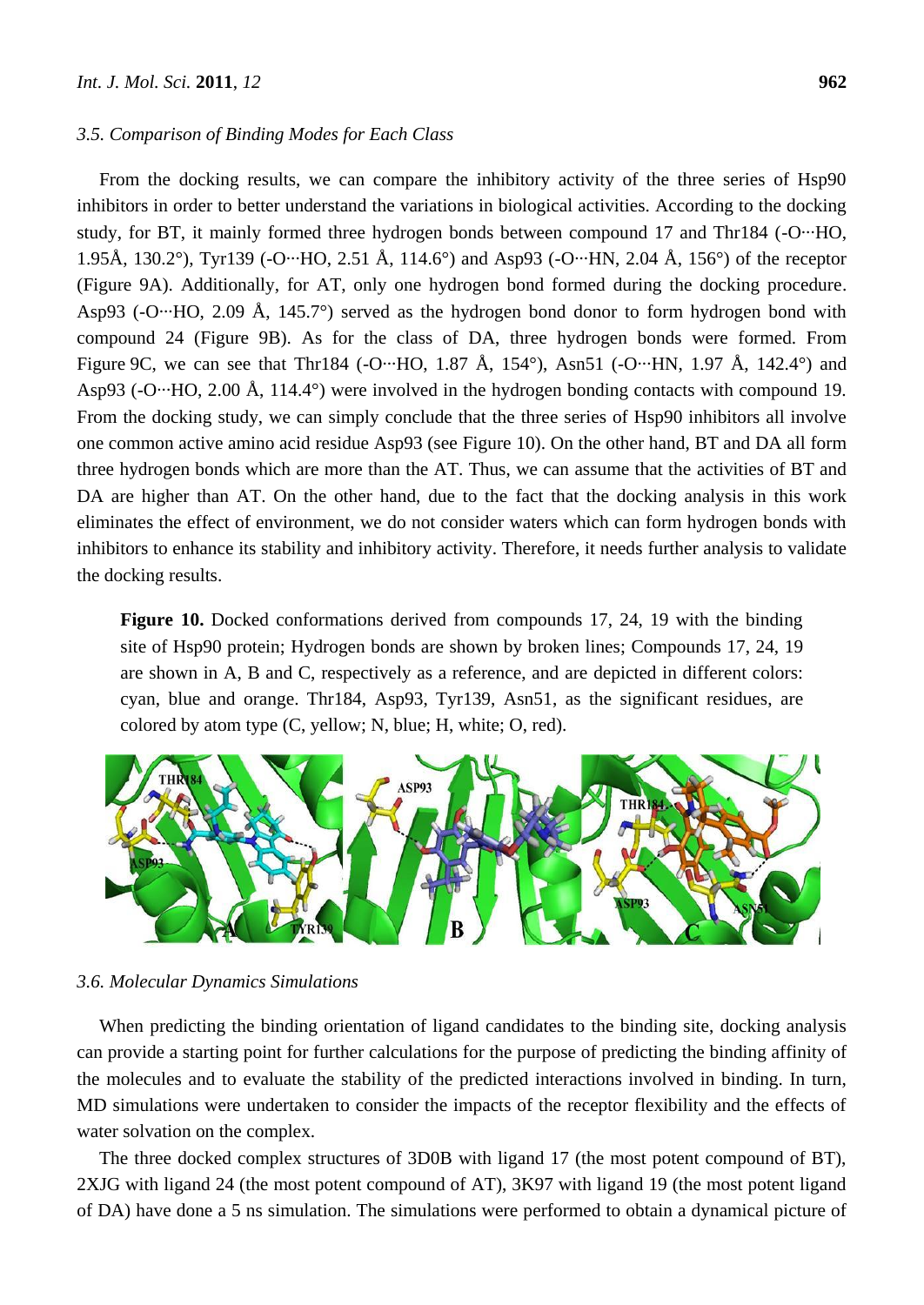the conformational change in the MD simulations; the main purpose is to explore the conformational alterations that take place in the ligand and the receptor.

## 3.6.1. BT

The RMSD of 3D0B complex is shown in Figure 11A. The RMSDs of the trajectory with respect to their initial structure range from 1.2 to 1.5 Å. After 2 ns, the RMSDs of the complex reach about 1.4 Å, and retain this value throughout the simulation. A superposition of the stable structure in all the MD simulations (coming after 2 ns) and the initial docked structure is shown in Figure 11B, C. After MD simulation, we analyzed interactions between compound 17 and the receptor in order to explore the similarity and difference between the results of docking and MD simulation. From the average structure extracted from the MD simulation, we can see that it mainly forms four hydrogen bonds (shown in Figure 12A). A proper H-bond (1.55 Å) is built between the oxygen substituent of carbazol and Tyr139; the docked model of the complex also formed hydrogen bond with Tyr139 with a distance of 2.51 Å, which is bigger than the former. The other two hydrogen bonds formed between the two amino hydrogens at the para position of benzamide ring and Asp93 (-O  $\cdot$ -HN, 2.61 Å, 99.6 $\degree$ ),  $(-O \cdot HN, 2.84 \text{ Å}, 106.1 \text{°})$ . For the docking result, only one hydrogen bond was formed in this position. In addition, the amide oxygen atom at the para position of benzamide ring acts as hydrogen acceptor to form H-bond with the amino group N atom of Ala55 (-O  $\cdot$ -HN, 3.52 Å, 100.4  $\degree$ ). At the same time, it also produces  $\pi$ - $\pi$  bond between the carbazol and Phe138 to enhance its stable conformation and binding activity.

**Figure 11.** (**A**) Plot of the root-mean-square deviation (RMSD) of docked complex *versus* the MD simulation time in the MD-simulated structures; (**B**), (**C**) View of superimposed backbone atoms of the lowest energy structure of the MD simulation (cyan) and the initial structure (green) for compound 17-3D0B complex. Compound 17 is represented as carbon-chain in green for the initial complex and carbon-chain in cyan for the lowest energy complex.

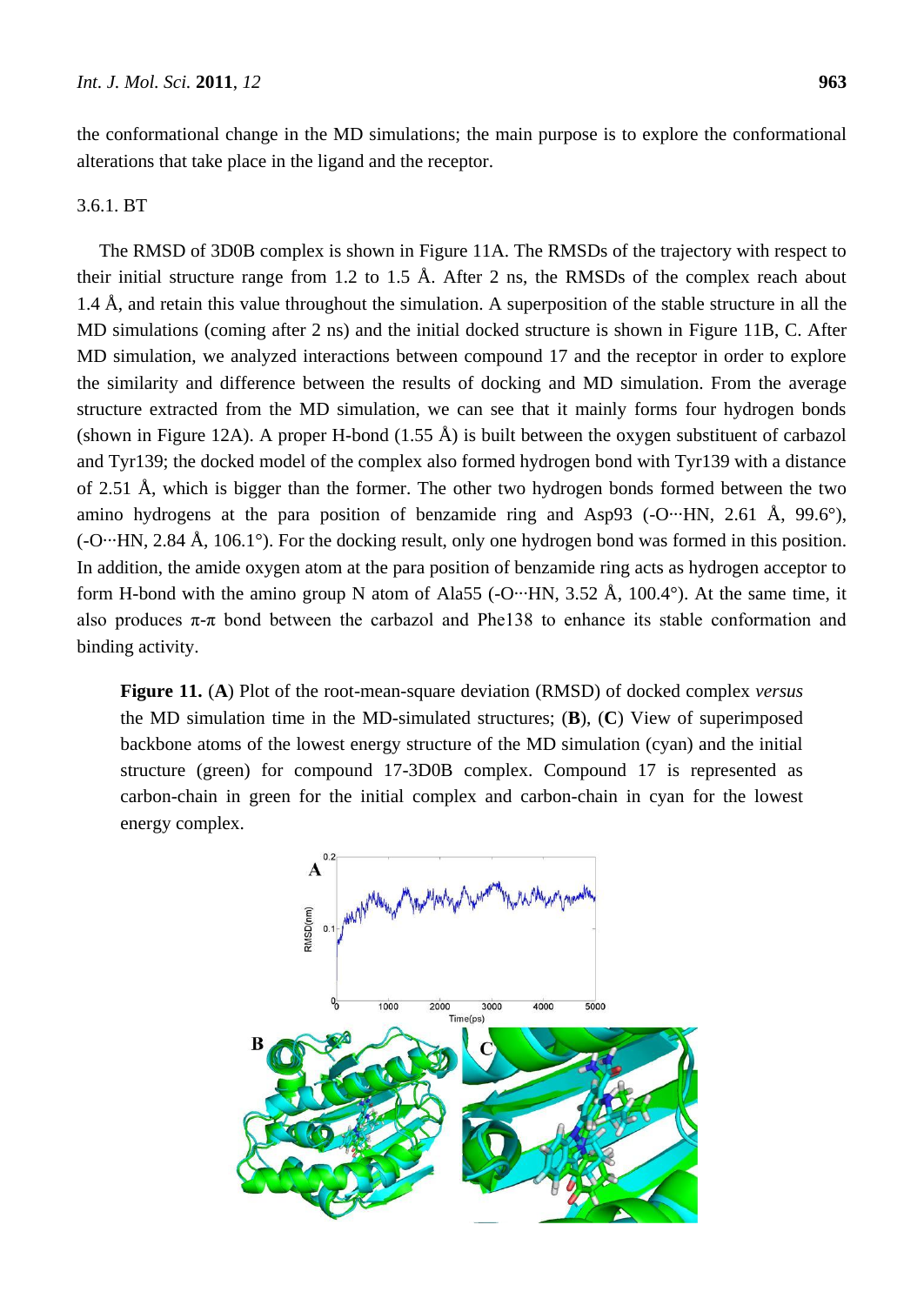Figure 12. Plot of the MD-simulated structures of the binding site with ligand. H-bonds are shown as dotted black lines; Active site amino acid residues are represented as sticks; the inhibitors are shown as stick and ball model. (**A**) Compound 17 in complex to the active site of Hsp90 enzyme; (**B**) Compound 24 with the binding site of Hsp90; (**C**) Compound 19 with the allosteric binding site of Hsp90 enzyme.



3.6.2. AT

As for this class of inhibitors, the RMSDs of the trajectory with respect to their initial structure ranging from 1.3 to 2.2 Å are depicted in Figure 13A. A superposition of the average structure of ensemble and the docked structure is shown in Figure 13B. Figure 12B shows the conformation derived for compound 24 with the allosteric binding site of 2XJG, in which five hydrogen bonds were produced which is more than the docking process. The hydroxyl group H atom at C4 position of benzamide forms H-bond with the oxygen atom of carboxyl of Asp93 (-O  $\cdot$ -HO, 1.35 Å, 165.1 $\degree$ ) as well as the docking result. However, the hydrogen bond formed by the docking process with a distance of 2.09 Å. The other H-bonds form between the hydroxyl group H atom at C4 position of benzamide and the oxygen atom of Ser52 (-O  $\cdot$ -HO, 1.66 Å, 139.9  $\gamma$ ; the oxygen atom of carboxyl between the benzamide ring and the isoindoline ring forms hydrogen bond with the Asn51 (-O  $\cdot$ -HN, 1.74 Å, 113.5°). The oxygen atom of the substituent at the C5' position of isoindoline forms two H-bonds with the backbone NH<sub>2</sub> of Lys58 (-O  $\cdot$ -HN, 2.97 Å, 80.2  $\degree$ ) and (-O  $\cdot$ -HN, 2.36 Å, 116.9  $\degree$ ).

3.6.3. DA

Figure 14A shows the RMSD values, the RMSDs of the trajectory with respect to their initial structure ranging from 1.4 to 2 Å for 3K97. After 2 ns, the RMSDs of the complex reach about 1.8 Å and retain these values throughout the simulation. This clearly indicates that the docked complexes can reach metastable conformation after 2 ns of simulation. Figure 14B, C represents the superimposed backbone atoms of the lowest energy structure of the MD simulation and the initial structure. By combining Figure 14B, C and Figure 12C, we attempt to analyze the differences between the structure extracted from MD simulations and the docked model of the complex. The docked complex structure of 3K97 with ligand 19 was further used for molecular dynamics to obtain a dynamical picture of the conformational changes. Figure 12C shows that the ligand core is anchored in the binding site via four H-bonds. The hydrogen atom of -OH group at C2 position of ring A interacts through H-bonding with the backbone -COO of Asp93 (-O  $\cdot$ HO, 1.14 Å, 133.4  $\gamma$ , and the same H-bond is formed for the docking result, but with a distance of 2.00 Å. In addition, the carbonyl oxygen atom at the linker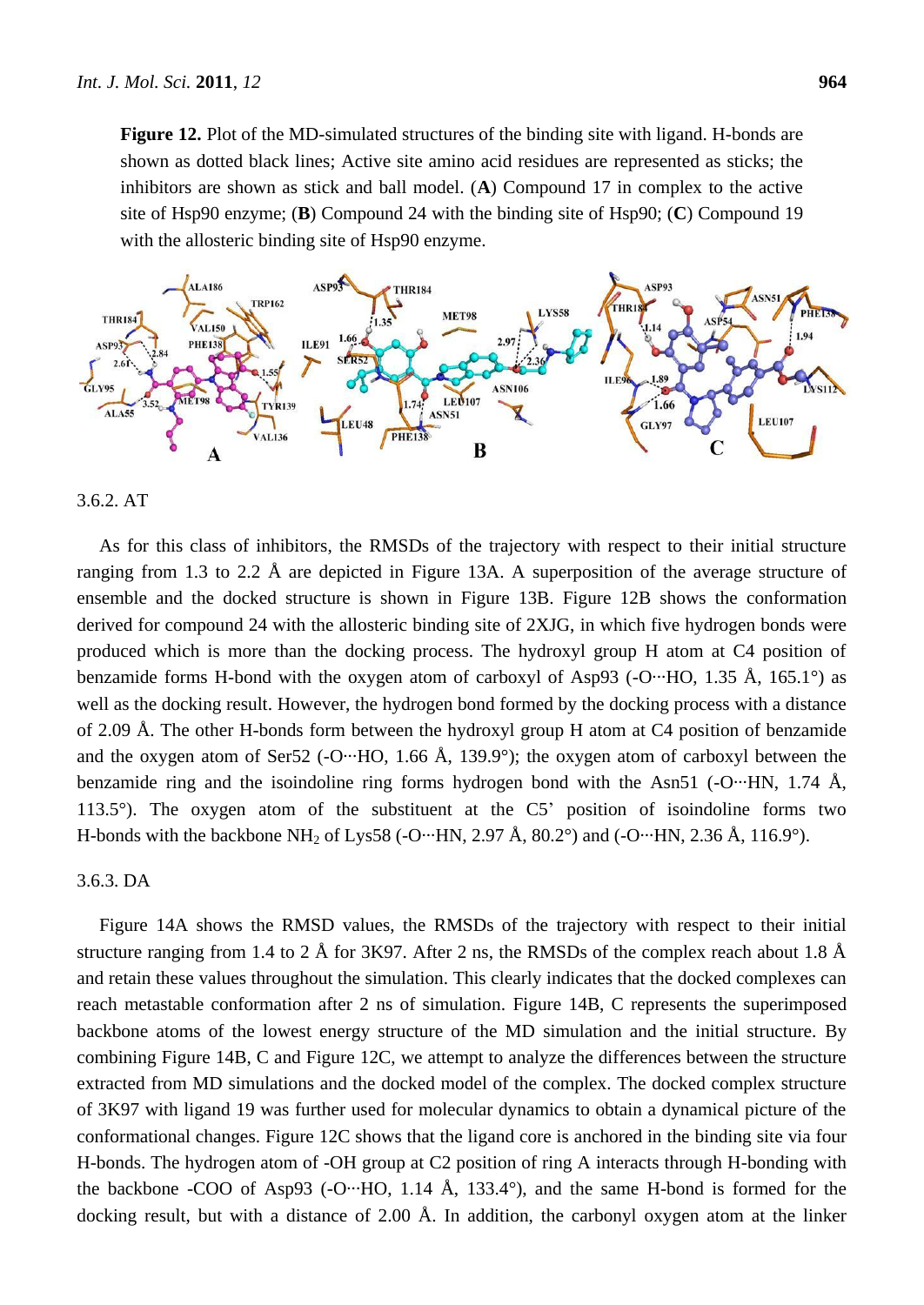between ring A and ring B form two hydrogen bonds with NH group of Gly97 (-O  $\cdot$ -HN, 1.66 Å, 167.2°) and Ile96 (-O  $\cdot$ -HN, 1.89 Å, 137.6°). Also the oxygen atom of the COO- group at C4' position of ring C forms H-bond with NH group of Phe138 (-O  $\cdot$ -HN, 1.94 Å, 165.5  $\degree$ ). All these three hydrogen bonds are different from the docking results.

The analysis described above suggest that there is no significant differences between the stable structure extracted from MD simulations and the docked model of the complex, which indicates that the docking model is rational and valid. But there are also some differences between them, such as the number and length of hydrogen bonds and the main amino acids involved in forming hydrogen bonds. To sum it up, the conformations obtained after molecular dynamics are more stable than the docked conformations. This coincides with the QSAR results derived from the receptor-based method, which have poorer prediction than the ligand-based method. This also can be explained by the fact that the docking method itself has some shortcomings and does not consider the impact of solvents which are not explicitly treated. However, MD simulation is performed in a more realistic environment, and much closer to physiological conditions. In addition, compared with the docking analysis, the corresponding binding mode from MD simulation has better correlation with the 3D-QSAR analysis.

**Figure 13.** (**A**) Plot of the root-mean-square deviation (RMSD) of docked complex *versus* the MD simulation time in the MD-simulated structures; (**B**), (**C**) View of superimposed backbone atoms of the lowest energy structure of the MD simulation (cyan) and the initial structure (green) for compound 24-2XJG complex. Compound 24 is represented as carbon-chain in green for the initial complex and carbon-chain in cyan for the lowest energy complex.

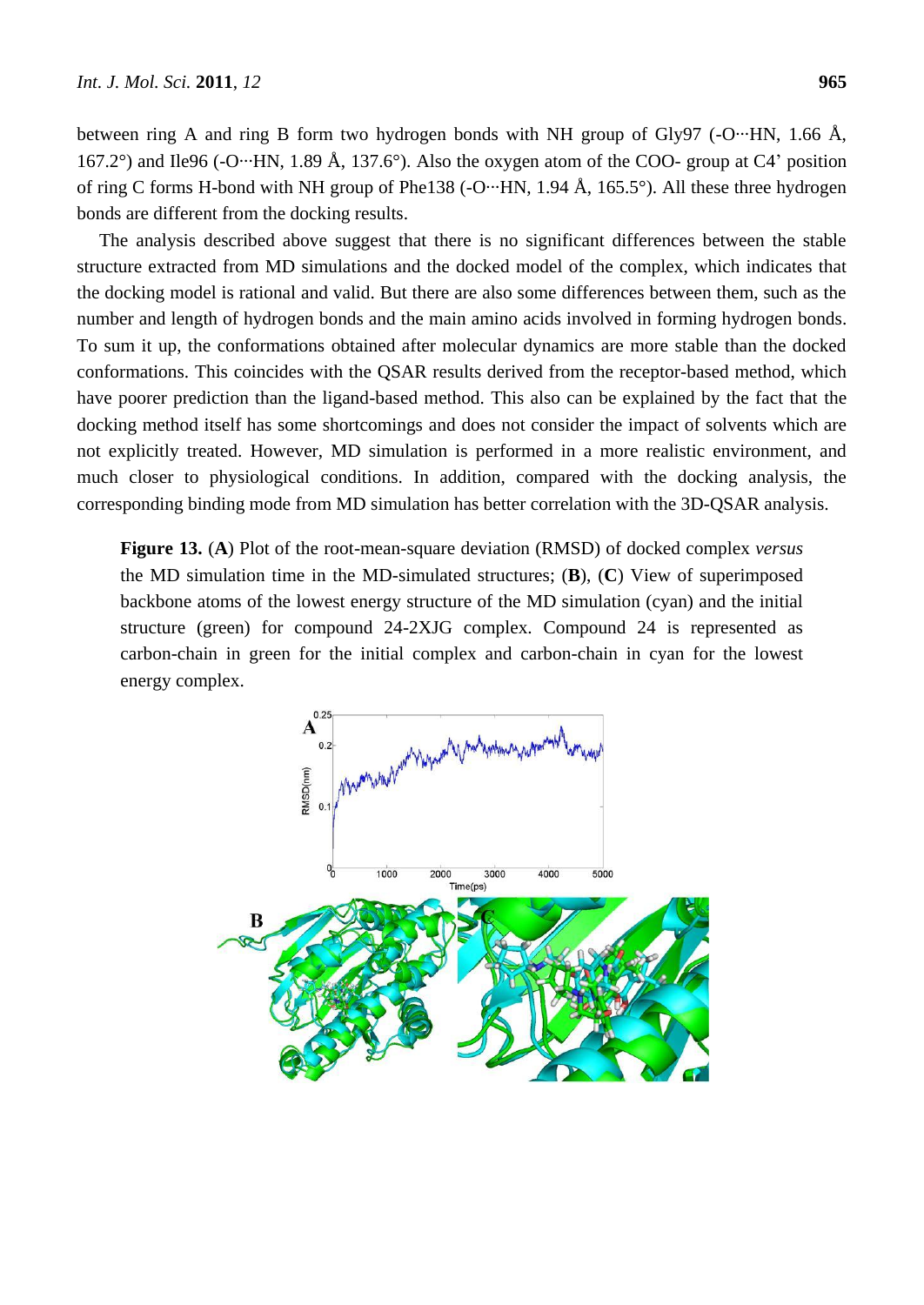**Figure 14.** (**A**) Plot of the root-mean-square deviation (RMSD) of docked complex *versus* the MD simulation time in the MD-simulated structures; (**B**), (**C**) View of superimposed backbone atoms of the lowest energy structure of the MD simulation (cyan) and the initial structure (green) for compound 19-3K97 complex. Compound 19 is represented as carbon-chain in green for the initial complex and carbon-chain in cyan for the lowest energy complex.



#### **4. Conclusions**

3D-QSAR studies on three kinds of Hsp90 inhibitors using CoMFA and CoMSIA based on ligand- and receptor-based methods have led to the identification of important structural features of steric, electrostatic, hydrophobic and H-bond donor interactions between the receptor and its ligand. The obtained QSAR models are reliable, evidenced by the high  $r_{\rm cv}^2$  values and small standard errors, and the 3D contour maps are also well correlated with docking models.

For BT series, the CoMFA model yields relatively better prediction than the CoMSIA one, which reveals the importance of the steric effect, making a contribution of 82.5% to the model. The results indicate that -R1 group was very important for the inhibitory activity. Docking studies reveal that the amino hydrogen and the oxygen atom at the para position of benzamide, and the oxygen substituent of carbazol plays a main contribution to enhance the activity.

For AT derivatives, the optimal CoMSIA model shows that the bulky electropositive groups at C5 position of benzamide and electropositive; H-bond donor groups at positions C3, C4 of benzamide had a positive effect on the inhibitory activity. The docking study reveals that substituent at C5 position of benzamide can bind to a hydrophobic pocket, while the -OH group at C2 position of benzamide forms hydrogen bond with the backbone of Asp93.

For DA analogs, the contour map showed that the substituents at C2 and C4 position of ring C had a great impact on the overall inhibitory activities, which is consistent with the docking results. Electropositive substituent at C2 position is surrounded by Asp54 and Ser50, which was favorable for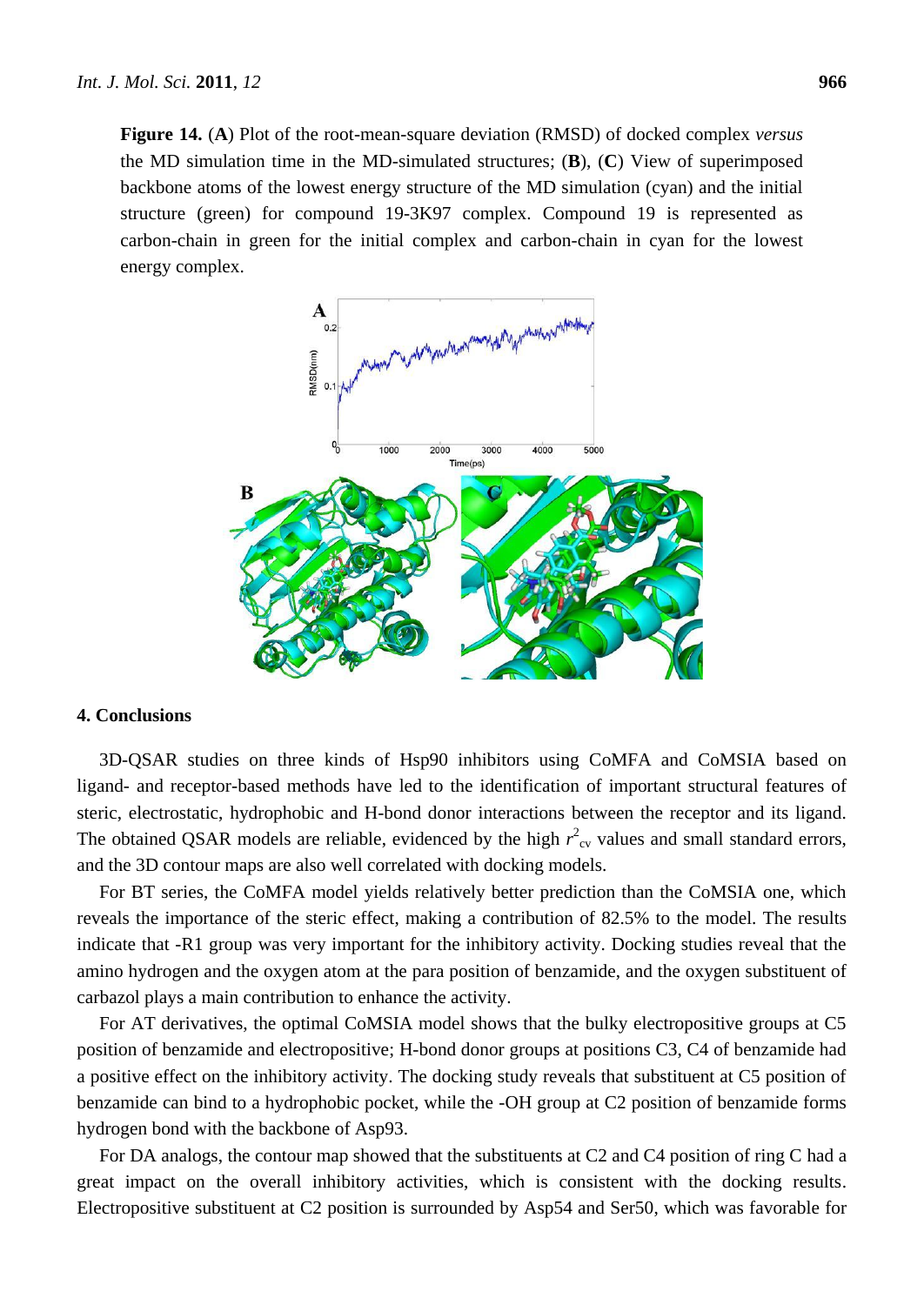a binding activity. In addition, electronegative substituent at C4 position has a good interaction with the backbone NH of Phe138 and Asn51. It also formed hydrogen bond with hydrogen atom of -NH group of Asn51. In summary, good consistency between the 3D-QSAR, the docking and MD modeling results indicates the robustness of the 3D-QSAR models, which can serve as a basis for modification and design of novel anticancer compounds with enhanced activities.

# **Acknowledgements**

This work is financially supported by the Foundation of Bureau Science of Shaanxi (Grant No. 2009K01\_25) and the Foundation of Education Bureau of Shaanxi (Grant No. 2010JC22). The authors are grateful to L. Yang for access of Sybyl software. The research is also supported by high-performance computing platform of Northwest A & F University.

# **References**

- 1. Smith, D.F.; Whitesell, L; Katsanis, E. Molecular chaperones: biology and prospects for pharmacological intervention. *Pharmacol. Rev.* **1998**, *50*, 493–513.
- 2. Smith, D.F. Chaperones in signal transduction. In *Molecular Chaperones in the Cell*; Lund, P., Ed.; Oxford University Press: Oxford, UK, 2001; pp. 165–178.
- 3. Jolly, C.; Morimoto, R.I. Role of the heat shock response and molecular chaperones in oncogenesis and cell death. *J. Natl. Cancer Inst.* **2000**, *92*, 1564–1572.
- 4. Solit, D.B.; Chiosis, G. Development and application of Hsp90 inhibitors. *Drug Discov. Today* **2008**, *13*, 38–43.
- 5. Neckers, L. Heat shock protein 90: the cancer chaperone. *J. Biosci.* **200**7, *32*, 517–530.
- 6. Pratt, W.B. The hsp90-based chaperone system: involvement in signal transduction from a variety of hormone and growth factor receptors. *Proc. Soc. Exp. Biol. Med.* **1998**, *217*, 420–434.
- 7. Maloney, A.; Workman, P. Hsp90 as a new therapeutic target for cancer therapy: The story unfolds. *Expert Opin. Biol. Ther.* **2002**, *2*, 3–24.
- 8. Conroy, S.E.; Latchman, D.S. Do heat shock proteins have a role in breast cancer? *Br. J. Cancer* **1996**, *74*, 717–721.
- 9. Ferranini, M.; Helta, S.; Zocchi, M.R.; Rugarli, C. Unusual expressionand localization of heat shock proteins in human tumour cells. *Int. J. Cancer* **1992**, *16*, 613–619.
- 10. Kawanishi, K.; Shiozaki, H.; Doki, Y.; Sakita, I.; Inoue, M.; Yano, M.; Tsujinaka, T.; Shamma, A.; Monden, M. Prognostic significance of heat shock proteins 27 and 70 in patients with squamous cell carcinoma of the esophagus. *Cancer* **1999**, *85*, 1649–1657.
- 11. Jameel, A.; Skilton, R.A.; Campbell, T.A.; Chander, S.K.; Coombes, R.C.; Luqmani, Y.A. Clinical and biological significance of Hsp89a in human breast cancer. *Int. J. Cancer* **1992**, *50*, 409–415.
- 12. Lebeau, J.; Le Cholony, C.; Prosperi, M.T.; Goubin, G. Constitutiveoverexpression of 89 kDa heat shock protein gene in the HBL100 mammary cell line converted to a tumorigenic phenotype by the EJ/T24 Harvey-ras oncogene. *Oncogene* **1991**, *6*, 1125–1132.
- 13. Wataba, K.; Saito, T.; Fukunaka, K.; Nishimura, M.; Kudo, R. Overexpression of heat shock proteins in carcinogenic endometrium. *Int. J. Cancer* **2001**, *91*, 448–456.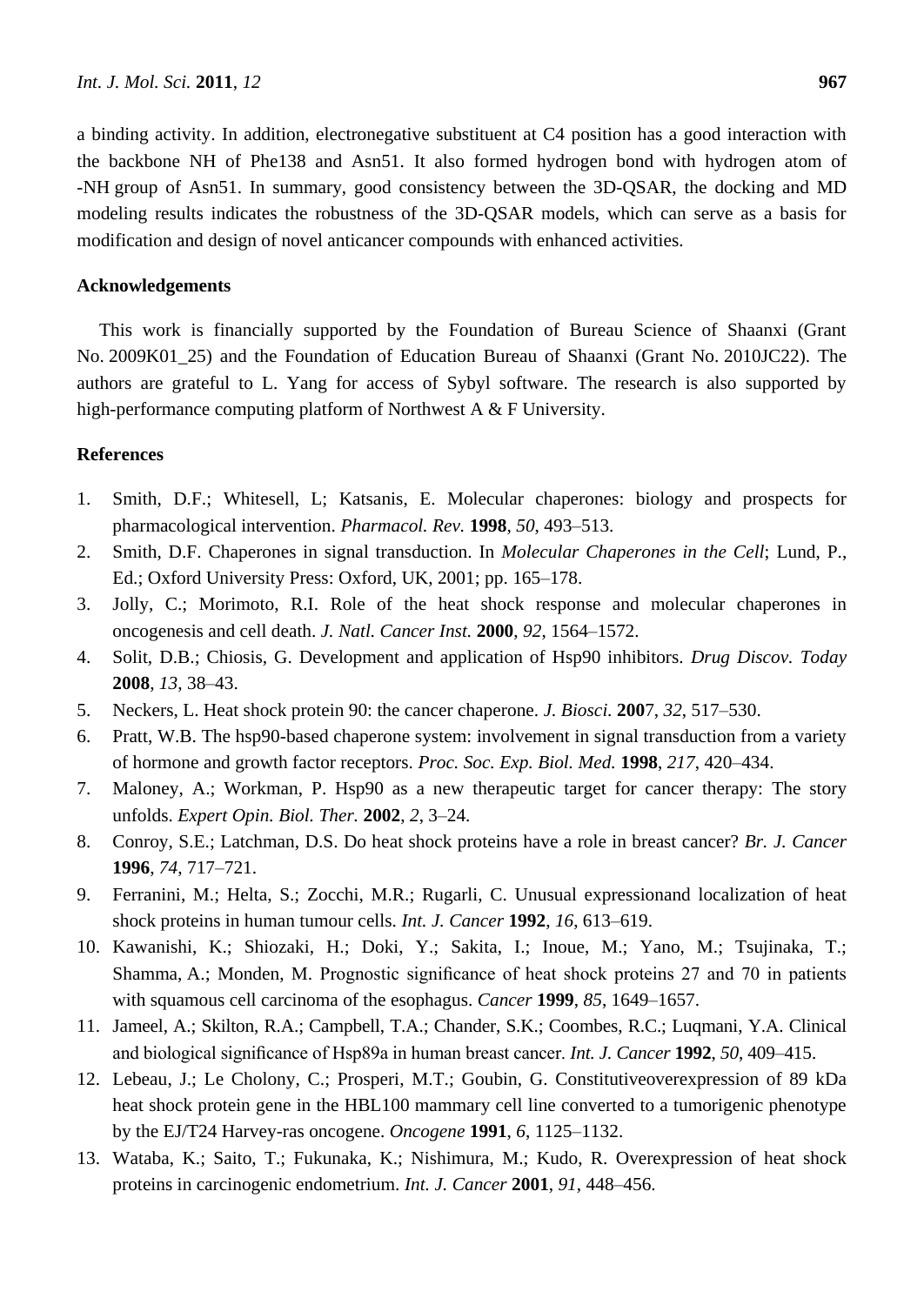- 14. Cornford, P.A.; Dodson, A.R.; Parsons, K.F.; Desmond, A.D.; Woolfenden, A.; Fordham, M.; Neoptolemos, J.P.; Ke, Y.; Foster, C.S. Heat shock protein expression independently predicts clinical outcome in prostate cancer. *Cancer Res.* **2000**, *60*, 7099–7105.
- 15. Biamonte, M.A.; Van de Water, R.; Joseph W.A.; Scannevin, R.H.; Perret, D.; Lee, W.C. Heat shock Protein 90: Inhibitors in clinical trials. *J. Med. Chem.* **2010**, *53*, 3–17.
- 16. Porter, J.R.; Fritz, C.C.; Depew, K.M. Discovery and development of Hsp90 inhibitors: A promising pathway for cancer therapy. *Curr. Opin. Chem. Biol.* **2010**, *14*, 1–9.
- 17. Whitesell, L.; Lindquist, S.L. Hsp90 and the chaperoning of cancer. *Nat. Rev. Cancer* **2005**, *5*, 761–772.
- 18. Wandinger, S.K.; Richter, K.; Buchner, J. The Hsp90 chaperone machinery. *J. Biol. Chem.* **2008**, *283*, 18473–18477.
- 19. BeBoer, C.; Dietz, A. The description and antibiotic production of *Streptomyces hygroscopicus* var, *Geldanus*. *J. Antibiot.* **1976**, *29*, 1182–1188.
- 20. Supko, J.G.; Hickman, R.L.; Grever, M.R.; Malspeis, L. Preclinical pharmacologic evaluation of geldanamycin as an antitumor agent. *Cancer Chemother. Pharmacol.* **1997**, *36*, 305–315.
- 21. Kelland, L.R.; Sharp, S.Y.; Rogers, P.M.; Myers, T.G.; Workman, P. DT-Diaphorase expression and tumor cell sensitivity to 17-allylamino, 17-demethoxygeldanamycin, an inhibitor of heat shock protein 90. *J. Natl. Cancer Inst.* **1999**, *91*, 1940–1949.
- 22. Chiosis, G.; Huezo, H.; Rosen, N.; Whitesell, E.; Mimnaugh, L.; Neckers, L. 17AAG: Low target binding affinity and potent cell activity-finding an explanation. *Mol. Cancan Ther.* **2003**, *2*, 123–129.
- 23. Chiosis, G. Discovery and development of purine-scaffold Hsp90 inhibitors. *Curr. Top. Med. Chem.* **2006**, *6*, 1183–1191.
- 24. Chiosis, G.; Timaul, M.N.; Lucas, B.; Munster, P.N.; Zheng, F.F.; Sepp-Lorenzino, L.; Rosen, N. A small molecule designed to bind to the adenine nucleotide pocket of Hsp90 causes Her2 degradation and the growth arrest and differentiation of breast cancer cells. *Chem. Biol.* **2001**, *8*, 289–299.
- 25. Radanyi, C.; Le Bras, G.; Marsaud, V.; Peyrat, J.F.; Messaoudi, S.; Catelli, M.G.; Brion, J.D.; Alami, M.; Renoir, J.M. Antiproliferative and apoptotic activities of tosylcyclonovobiocic acids as potent heat shock protein 90 inhibitors in human cancer cells. *Cancer Lett.* **2009**, *274*, 88–94.
- 26. Dymock, B.; Barril, X.; Beswick, M.; Collier, A.; Davies, N.; Drysdale, M.; Fink, A.; Fromont, C.; Hubbard, E.R.; Massey, A.; Surgenor, A.; Wright, L. Adenine derived inhibitors of the molecular chaperone HSP90-SAR explained through multiple X-ray structures. *Bioorg. Med. Chem. Lett.* **2004**, *14*, 325–328.
- 27. Sanam, R.; Tajne, S.; Gundla, R.; Vadivelan, S.; Machiraju, P.K.; Dayam, R.; Narasu, L.; Jagarlapudi, S.; Neamati, N. Combined pharmacophore and structure-guided studies to identify diverse HSP90 inhibitors. *J. Mol. Graph. Model.* **2010**, *28*, 472–477.
- 28. Jadhav, V.D.; Duerfeldt, A.S.; Blagg, B.S.J. Design, synthesis, and biological activity of bicyclic radester analogues. *Bioorg. Med. Chem. Lett.* **2009**, *19*, 6845–6850.
- 29. Chen, C.Y.; Chen, C.Y.C. Insights into designing the dual-targeted HER2/HSP90 inhibitors. *J. Mol. Graph. Model.* **2010**, *29*, 21–31.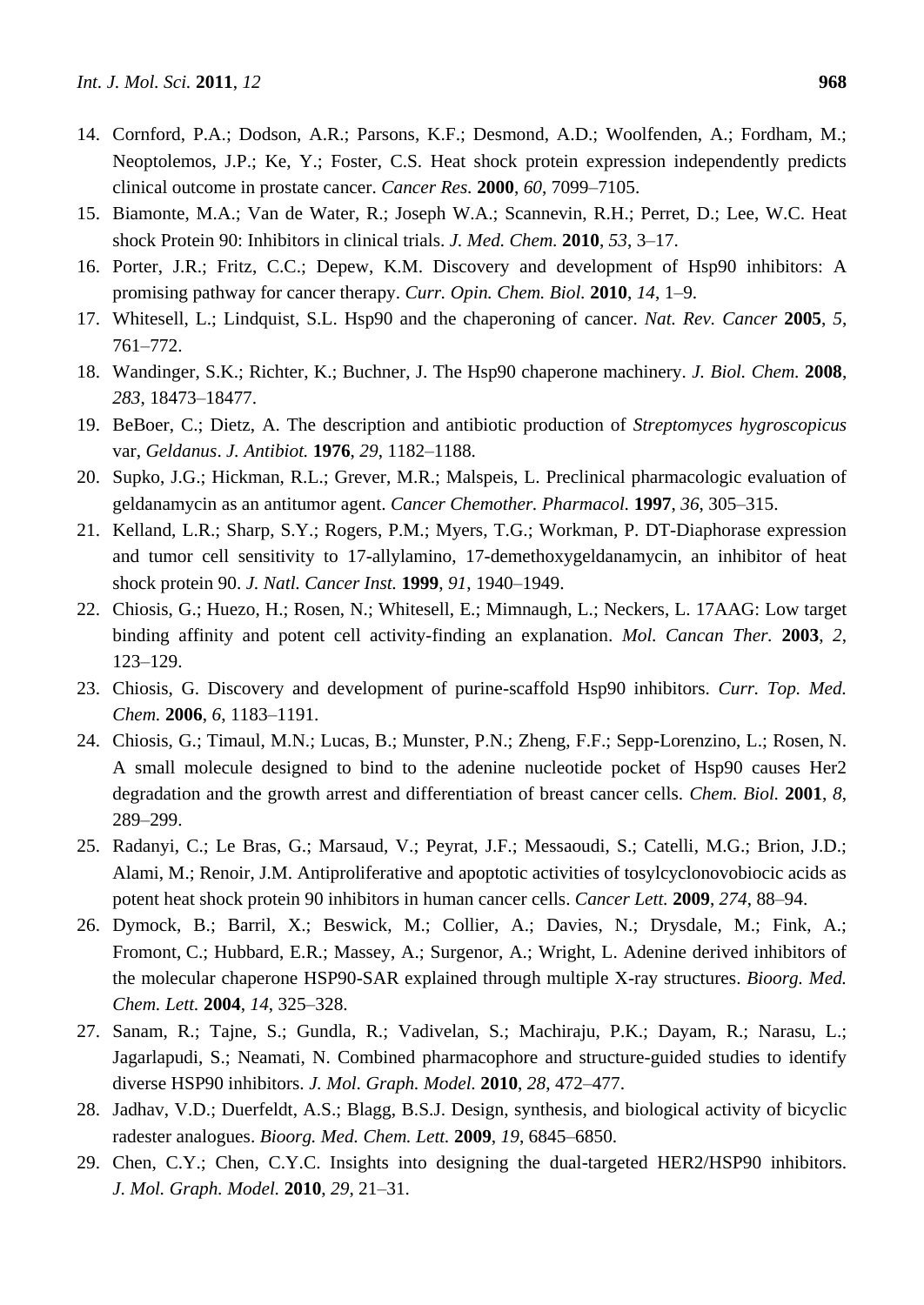- 30. Liu, H.C.; Lyu, P.C.; Leong, M.K.; Tsai, K.C.; Hsiue, G.H. 3D-QSAR studies on PU3 analogues by comparative molecular field analysis. *Bioorg. Med. Chem. Lett.* **2004**, *14*, 731–734.
- 31. Roy, K.K.; Singh, S.; Saxena, A.K. Integration-mediated prediction enrichment of quantitative model for Hsp90 inhibitors as anti-cancer agents: 3D-QSAR study. *Mol. Divers.* **2010**, doi:10.1007/s11030-010-9269-y.
- 32. Barta, T.E.; Veal, J.M.; Rice, J.W.; Partridge, J.M.; Fadden, R.P.; Ma, W.; Jenks, M.; Geng, L.F.; Hanson, G.J.; Huang, K.H.; *et al.* Discovery of benzamide tetrahydro-4*H*-carbazol-4-ones as novel small molecule inhibitors of Hsp90. *Bioorg. Med. Chem. Lett.* **2008**, *18*, 3517–3521.
- 33. Woodhead, A.J.; Angove, H.; Carr, M.G.; Chessari, G.; Congreve, M.; Coyle, J.E.; Cosme, J.; Graham, B.; Day, P.J.; Downham, R.; *et al.* Discovery of (2,4-Dihydroxy-5-isopropylphenyl) [5-(4-methylpiperazin-1-ylmethyl)-1,3-dihydroisoindol-2-yl] methanone (AT13387), a novel inhibitor of the molecular chaperone Hsp90 by fragment based drug design. *J. Med. Chem.* **2010**, *53*, 5956–5969.
- 34. Kung, P.P.; Funk, L.; Meng, J.; Collins, M.; Zhou, J.Z.X.; Johnson, M.C.; Ekker, A.; Wang, J.; Mehta, P.; Yin, M.J.; *et al.* Dihydroxylphenyl amides as inhibitors of the Hsp90 molecular chaperone. *Bioorg. Med. Chem. Lett.* **2008**, *18*, 6273–6278.
- 35. Cramer, R.D., III; Bunce, J.D.; Patterson, D.E. Cross validation, bootstrapping, and partial least squares compared with multiple regression in conventional QSAR studies. *Quant. Struct. Act. Relat.* **1988**, *7*, 18–25.
- 36. Klebe, G.; Abraham, U.; Mietzner, T. Molecular similarity in a comparative analysis (CoMSIA) of drug molecules to correlate and predict their biological activity. *J. Med. Chem.* **1994**, *37*, 4130–4146.
- 37. Martin, Y.C. 3D-QSAR: Current state, scope, and limitations. *Perspect. Drug Disc. Des.* **1998**, *12*, 3–23.
- 38. Matthew, C.; Cramer, R.D., III; Van Opdenbosch, N. Validation of the general purpose tripos 5.2 force field. *J. Comput. Chem.* **1989**, *10*, 982–1012.
- 39. Zaheer-ul, H.; Uddin, R.; Yuan, H.; Petukhov, P.A.; Choudhary, M.I.; Madura, J.D. Receptorbased modeling and 3D-QSAR for a quantitative production of the Butyrylcholinesterase inhibitors based on genetic algorithm. *J. Chem. Inf. Model.* **2008**, *48*, 1092–1103.
- 40. Wold, S.; Ruhe, A.; Wold, H.; Dunn, W.J., III. The collinearity problemin linear regression. The partial least squares (PLS) approach to generalized inverses SIAM. *J. Sci. Stat. Comput.* **1984**, *5*, 735–743.
- 41. Kirkpatrick, P. Virtual screening: Gliding to success. *Nat. Rev. Drug Discov.* **2004**, *3*, 299.
- 42. Homepage of RCSB Protein Data Bank. Available online: [http://www.pdb.org](http://www.pdb.org/) (accessed on 27 January 2011)
- 43. Welch, W.; Ruppert, J.; Jain, A.N. Hammerhead: Fast, fully automated docking of flexible ligands to protein binding sites. *Chem. Biol.* **1996**, *3*, 449–462.
- 44. Lindahl, E.; Hess, B.; Van der Spoel, D. GROMACS 3.0: A package for molecular simulation and trajectory analysis. *J. Mol. Model.* **2001**, *7*, 306–317.
- 45. Van der Spoel, D.; Van Buuren, A.R.; Tieleman, D.P.; Berendsen, H.J. Molecular dynamics simulations of peptides from BPTI: A closer look at amide-aromatic interactions. *J. Biomol. NMR* **1996**, *8*, 229–238.